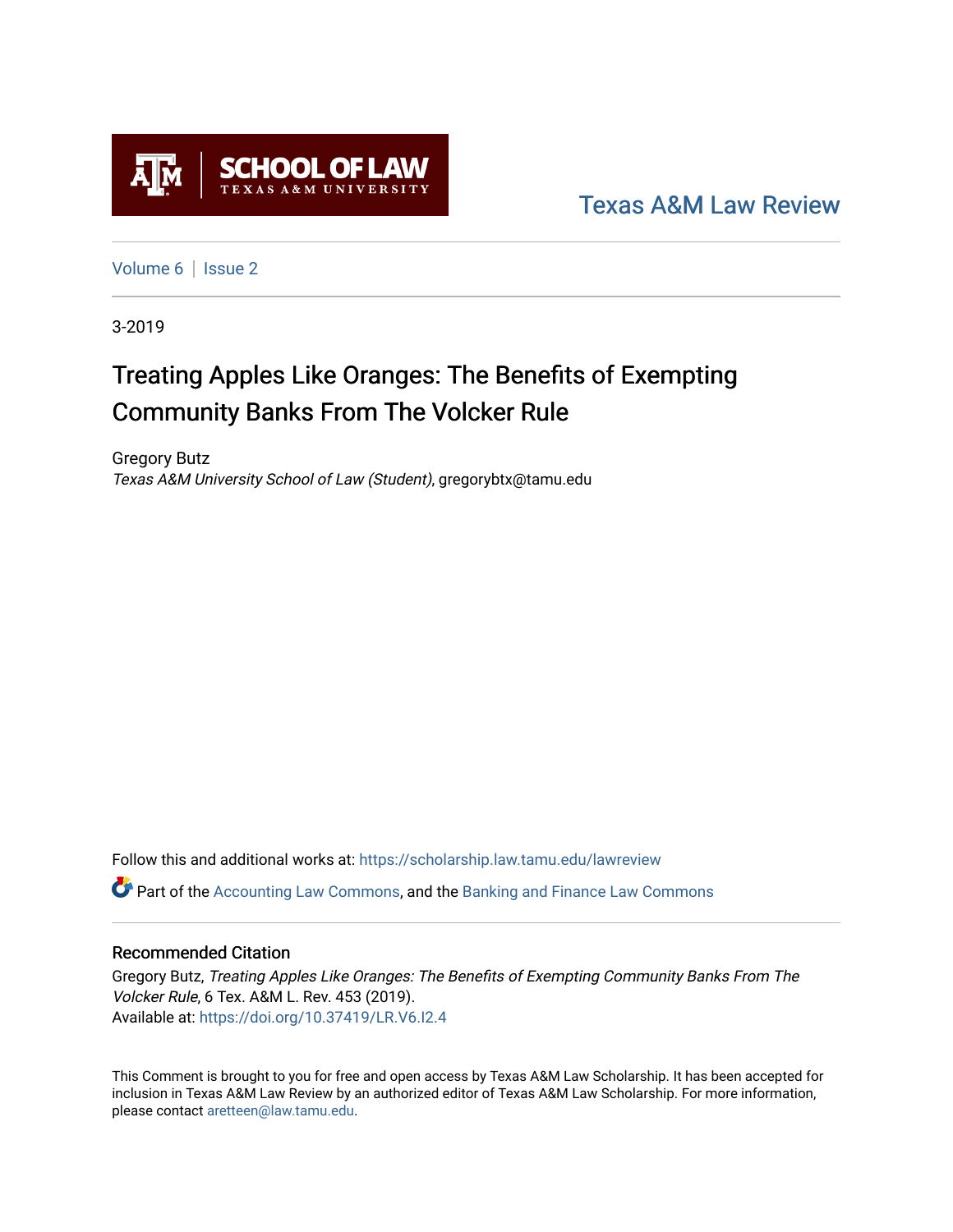# **COMMENTS**

# **TREATING APPLES LIKE ORANGES: THE BENEFITS OF EXEMPTING COMMUNITY BANKS FROM THE VOLCKER RULE**

# *by: Gregory Butz\**

#### **ABSTRACT**

*In response to the Financial Crisis of 2008 and the Great Recession that followed, Congress passed the Dodd–Frank Wall Street Reform and Consumer Protection Act in 2010. The Volcker Rule is a controversial section of the Dodd–Frank Act that prohibits all banks, no matter their size, from proprietary trading and entering into certain relationships with private equity funds. But the Volcker Rule forces banks to incur significant costs to ensure compliance. While Big Banks have the capital and infrastructure to comply with the Volcker Rule, small Community Banks often do not. This gives Big Banks an unfair competitive advantage over Community Banks. However, recently there has been renewed interest in the Volcker Rule, particularly regarding its effects on Community Banks. Both the legislative and executive branches are calling for changes to the Volcker Rule. But there is no consensus on how the Volcker Rule should be changed and what types of financial institutions those changes should affect. This Article will explore this issue. First, this Article will discuss the background of the Financial Crisis, Great Recession of 2008, Dodd–Frank, and the Volcker Rule. Second, this Article differentiates between the business models of Big Banks and Community Banks. Third, this Article examines the Volcker Rule's effect on Community Banks. Fourth, this Article will consider recent proposals for changes to the Volcker Rule by the House of Representatives, Senate, and the Department of Justice. Finally, this Article will argue that Community Banks should be exempted from the Volcker Rule, preferably by a bill recently proposed by the Senate Banking Committee.*

#### TABLE OF CONTENTS

<sup>453</sup> DOI: https://doi.org/10.37419/LR.V6.I2.4

<sup>\*</sup> J.D. Candidate, Texas A&M University School of Law, December 2018; B.M. in Music Business, Oklahoma City University, May 2011. I thank Professor Neal Newman for his guidance while writing this Article and the staff of *Texas A&M Law Review* for their assistance during the editing process. I dedicate this Article to my mother and in memory of my father. If not for their early advocacy regarding my learning differences, I would not have had the opportunity to attend law school as an adult, much less have the privilege of writing this Article.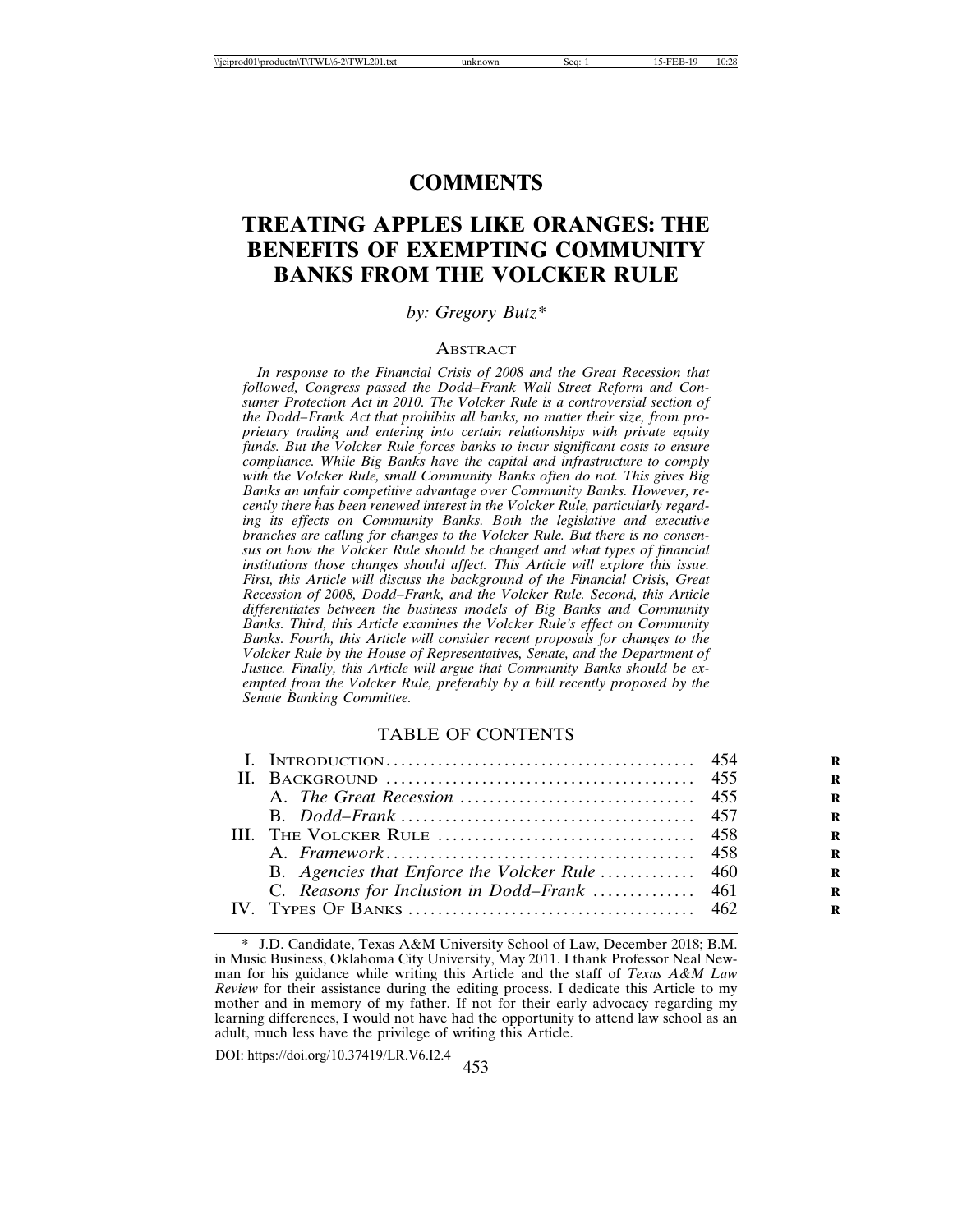| V. VOLCKER RULE'S EFFECT ON COMMUNITY BANKS 465 |  |
|-------------------------------------------------|--|
| VI. RECENT PROPOSALS TO MODIFY VOLCKER  467     |  |
|                                                 |  |
|                                                 |  |
|                                                 |  |
|                                                 |  |
|                                                 |  |
|                                                 |  |

#### I. INTRODUCTION

More than ten years have passed since the Great Recession of 2008, and the American economy has recovered and is thriving once more. Today, U.S. financial markets continuously reach new record highs.<sup>1</sup> One could give some credit for this recovery to the policymakers and regulators who enacted laws and promulgated regulations in the years following the outset of the Financial Crisis. These rules and regulations arguably do make the U.S. financial markets more secure and safer for consumers.<sup>2</sup> Despite the beneficial effects of these laws and regulations, they also have detrimental effects, especially on small financial institutions.<sup>3</sup> Indeed, even one sponsor of Dodd–Frank admits that the law places too much of a financial burden on Small Banks and could use modification to address this issue.<sup>4</sup> One section of Dodd–Frank in particular, the Volcker Rule, has placed a disproportionate cost on small financial institutions.<sup>5</sup> The Volcker Rule limits the types of investments a financial institution can make with its own capital, regardless of its size.<sup>6</sup>

The Volcker Rule places a disproportionate burden on Community Banks because they do not typically enter into these types of invest-

<sup>1.</sup> Sue Chang & Mark DeCambre, *Stock Market Gains as Dow Industries Mark 40th Record Close of 2017*, MARKET WATCH (Sept. 18, 2017, 4:40 PM), http://www .marketwatch.com/story/dow-sp-500-line-up-for-fresh-records-to-start-the-week-2017- 09-18 [https://perma.cc/PQE7-LHUA].

<sup>2.</sup> Walter Frick, *What You Should Know About Dodd–Frank and What Happens If It's Rolled Back*, HARV. BUS. REV. (Mar. 2, 2017), https://hbr.org/2017/03/what-youshould-know-about-dodd-frank-and-what-happens-if-its-rolled-back [https://perma.cc/ EGE4-QNUU].

<sup>3.</sup> Arthur E. Wilmarth, Jr., *A Two-Tiered System of Regulation is Needed to Preserve the Viability of Community Banks and Reduce the Risks of Megabanks*, 2015 MICH. ST. L. REV. 249, 283 (2015).

<sup>4.</sup> Saheli Roy Choudhury, *Yes, Banking Regulations Need Reform, But Don't Kill Dodd–Frank, Barney Frank Says,* CNBC (Feb. 6, 2017*,* 12:07 AM), https://www.cnbc .com/2017/02/06/barney-frank-dodd-frank-needs-reforms-under-trump-white-house .html [https://perma.cc/X4NE-EJZT].

<sup>5.</sup> Amanda R. Huff, *The Volcker Rule: The Prohibitions, Compliance and the Cost on the Small Bank*, 41 W. ST. U. L. REV. 81, 99 (2013).

<sup>6.</sup> *See id.*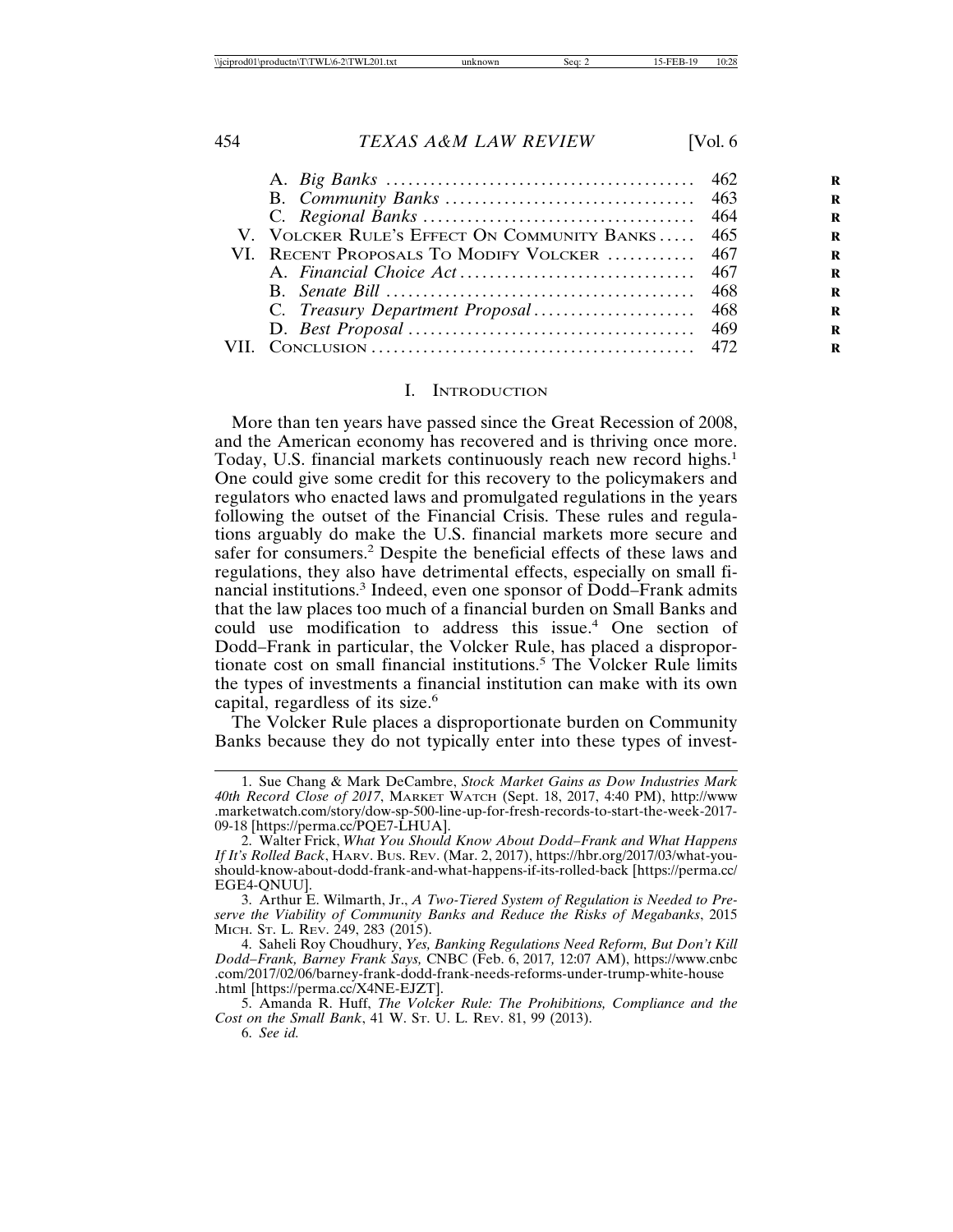ments but still have to pay for the costs of compliance.<sup>7</sup> The issue has not escaped the notice of regulators and legislatures, who have been calling for loosening regulations on Community Banks almost since the inception of Dodd–Frank.8 This Article will explore those proposals, their potential effects, and ultimately argue for an exemption to the Volcker Rule for Community Banks.

Part II provides a brief background of the Financial Crisis and the Dodd–Frank legislation, which resulted from the crisis. Part III describes the basic framework of the Volcker Rule and the reason for its inclusion in the Dodd–Frank legislation. Part IV classifies Big Banks, Regional Banks, and Community Banks, and compares each of their different functions. Part V discusses the disproportionate burdens that the Volcker Rule places on Community Banks. Part VI contemplates the recent proposals by Congress and regulators to address these burdens. Part VII recommends the Senate's bill or Treasury Department's proposal as the best options to alleviate this problem. And finally, Part VIII concludes this Article.

#### II. BACKGROUND

# A. *The Financial Crisis of 2008*

There are many factors that led to the Financial Crisis of 2008, and the root causes are still a widely debated topic.<sup>9</sup> While full delineation of all the factors that led to the financial collapse is beyond this Article's purview, this Section explains how financial market deregulation has contributed to the financial collapse.

The first major piece of legislation to regulate banks was the Banking Act of 1933 ("Glass–Steagall Act").<sup>10</sup> Passed in response to the market crash of  $1929$ ,<sup>11</sup> the Glass–Steagall Act prohibited all banks from engaging in most investment and trading activities, with the exception of buying, selling, and trading of government bonds and other similar low-risk investments.12 The Glass–Steagall Act also created the Federal Deposit Insurance Corporation ("FDIC"), which still functions today.<sup>13</sup> The FDIC insures consumer and business deposits

12. Goldstein, *supra* note 9.

<sup>7.</sup> *Id.*

<sup>8.</sup> Alan Rappeport, *Bill to Erase Some Dodd–Frank Banking Rules Passes in House,* N.Y. TIMES (June 8, 2017), https://www.nytimes.com/2017/06/08/business/deal book/house-financial-regulations-dodd-frank.html?mcubz=0 [https://perma.cc/H232- 6246].

<sup>9.</sup> Devan Goldstein, *The Glass–Steagall Act: What it is and Why it Matters*, NERDWALLET (May 2, 2017), https://www.nerdwallet.com/blog/banking/glass-steagall-act-explained/ [https://perma.cc/5XBR-ABSL].

<sup>10.</sup> Huff, *supra* note 5, at 84.

<sup>11.</sup> *Id.*

<sup>13.</sup> *See Who is the FDIC?,* FED. DEPOSIT INS. CORP., https://www.fdic.gov/about/ learn/symbol/ (last updated May 3, 2017) [https://perma.cc/NJG7-A77N].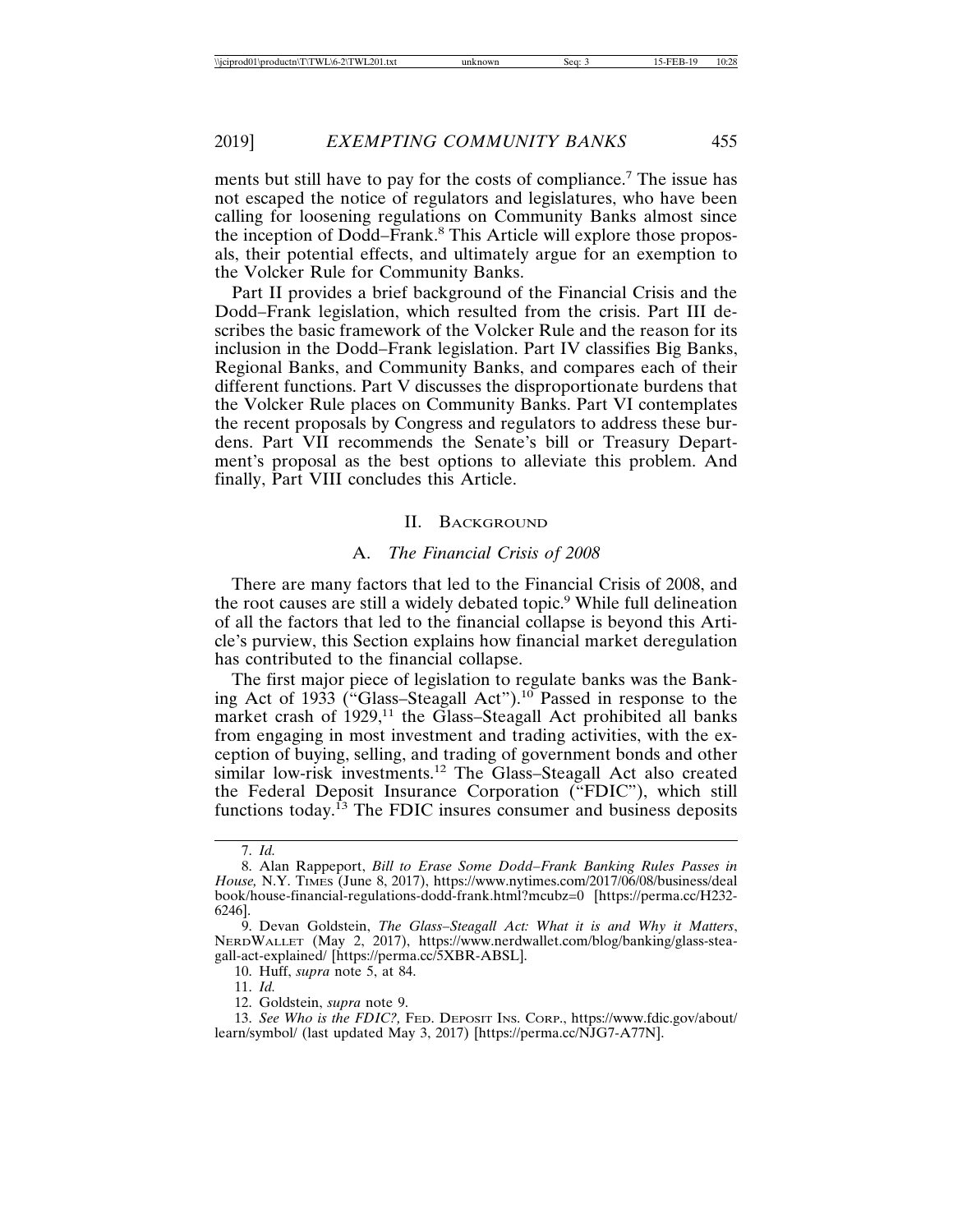up to \$250,000 in the event of a bank failure.14 The Glass–Steagall Act was passed, in part, to lower the risk of insuring such deposits.<sup>15</sup>

In response to years of lobbying from the banking industry, Congress passed the Gramm–Leach–Bliley Act in 2000.<sup>16</sup> The Gramm–Leach–Bliley Act was passed to cure the years of supposed over-regulation of the banking industry and partially repealed the Glass–Steagall Act.17 The Gramm–Leach–Bliley Act allowed bank holding companies to deal securities, $18$  "effectively crossing the firewall between commercial and investment banking."<sup>19</sup> The reasoning was that deregulation would allow banks to diversify their profit-seeking activities and allow broad banking, thereby reducing the risk of bankruptcy.<sup>20</sup> "Broad banking" refers to the expanded range of activities and services that banks could enter into after the passing of the Gramm–Leach–Bliley Act.<sup>21</sup> In 2000, shortly after the passing of the Gramm–Leach–Bliley Act, the tech stock bubble collapsed.22 The "tech stock bubble" refers to the downward shift in the economy following steep gains in the financial markets in the late 1990s due to the advent of the internet.23 This event prompted the Federal Reserve to aggressively cut interest rates several times, from 6.5% in 2000 to 1% by 2003, in order to ease the impact of the tech bubble's collapse on the financial markets.24 This ultra-low interest rate environment made it very attractive for banks to borrow from the Federal Reserve because inflation outpaced interest rates in such a way that "the Federal Reserve was in effect paying banks to borrow money."<sup>25</sup>

During the same period of time, these ultra-low interest rates caused financial institutions to seek out new types of loan products that attracted customers who previously may not have sought to enter into loan agreements.26 These types of loans caused many American households to incur more debt, which caused the simultaneous decrease in disposable income.27 Financial institutions were engaged in the practice of finding customers and "lock[ing] [them] into complex

27. *Id.* at 563.

<sup>14.</sup> *Id.*

<sup>15.</sup> Goldstein, *supra* note 9.

<sup>16.</sup> *Id.*

<sup>17.</sup> *Id.*

<sup>18.</sup> Brian J.M. Quinn, *The Failure of Private Ordering and the Financial Crisis of 2008*, 5 N.Y.U. J.L. & BUS. 549, 557 (2009).

<sup>19.</sup> Goldstein, *supra* note 9.

<sup>20.</sup> Quinn, *supra* note 18, at 558–59.

<sup>21.</sup> James R. Barth et al., *Policy Watch: The Repeal of Glass–Steagall and the Advent of Broad Banking*, 14 J. ECON. PERSP. 191, 192 (2000).

<sup>22.</sup> Quinn, *supra* note 18, at 562.

<sup>23.</sup> Andrew Beattie, *Market Crashes: The Dotcom Crash (2000–2002)*, INVES-TOPEDIA, http://www.investopedia.com/features/crashes/crashes8.asp (last visited Mar. 6, 2018) [https://perma.cc/24SJ-26NK].

<sup>24.</sup> Quinn, *supra* note 18, at 562.

<sup>25.</sup> *Id.*

<sup>26.</sup> *Id.*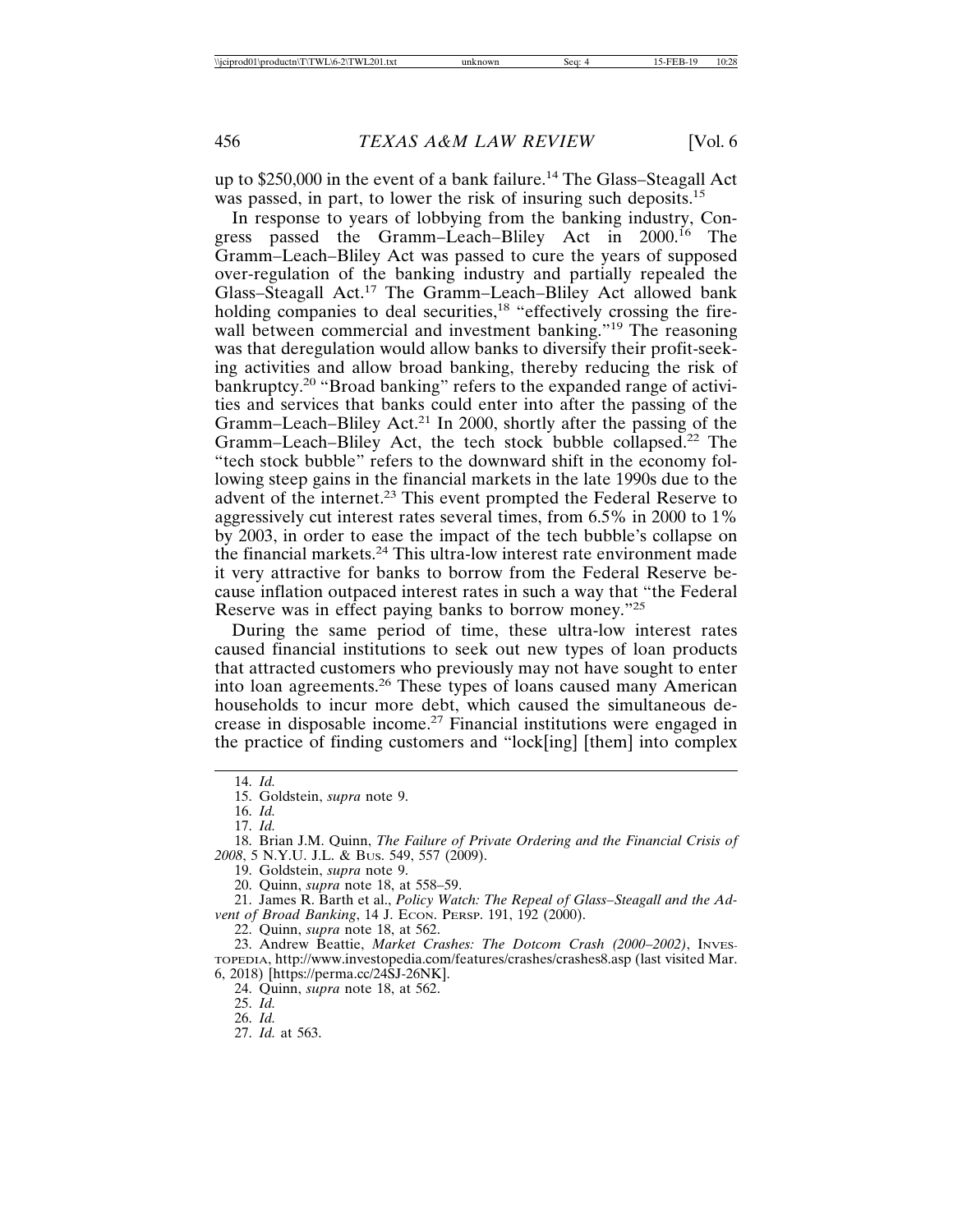loans with hidden [fees]."28 As interest rates decreased, customers took out loans with the expectation that they could refinance their loans as interest rates continued to fall.<sup>29</sup> But the housing market subsequently collapsed, and banks began to foreclose on customers that fell behind on their mortgages payments.<sup>30</sup> Essentially, banks were gambling with huge amounts of borrowed money.<sup>31</sup> Banks were selfregulating, lending rules were not being enforced, and the "taxpayers were on the hook if a [B]ig [B]ank" ever went under on account of its risky bets.32 During this time, there was a growing consensus among many in the federal government that the current Financial Crisis was aggravated by the deregulation of the U.S. banking sector.<sup>33</sup> As a result, legislators began to search for solutions that moved away from deregulation and moved toward increased governmental oversight.<sup>34</sup> In order to stop such a financial crisis in the future, the U.S. government responded with a massive piece of financial legislation: the Dodd–Frank Wall Street Reform and Consumer Protection Act.<sup>35</sup>

# B. *Dodd–Frank*

In response to the Financial Crisis of 2008, Congress passed the Dodd–Frank Wall Street Reform and Consumer Protection Act in  $2010^{36}$  The devastating effect that the Financial Crisis had on the U.S. economy can hardly be understated. According to an industry expert:

Following the American and global [F]inancial [C]risis, there was legitimate political demand to try to prevent it from repeating. And the cost in terms of lost output, lost jobs, lost houses, lost opportunities, as well as political repercussions, was so enormous that it seemed to mandate a very big rethinking of the financial system. The rethink took place in the context of a lot of skepticism (at best) about the banking system, the banking business model, and its contribution to American well-being.37

While the Dodd–Frank Act is an ambitious and complicated piece of legislation, it can be broken down into five core components. First, Dodd–Frank raises the amount of self-owned capital that banks are required to maintain on hand, meaning more of their own funds are at

33. Huff, *supra* note 5, at 86.

35. Frick, *supra* note 2.

<sup>28.</sup> President Barack Obama, Remarks by the President at Signing of Dodd– Frank Wall Street Reform and Consumer Protection Act (July 21, 2010) [hereinafter Obama Remarks], *available at* https://obamawhitehouse.archives.gov/the-press-office/ remarks-president-signing-dodd-frank-wall-street-reform-and-consumer-protectionact [https://perma.cc/XZ5C-Z2KU]; Huff, *supra* note 5, at 85–86.

<sup>29.</sup> *See* Quinn, *supra* note 18, at 565–67; Huff, *supra* note 5, at 86.

<sup>30.</sup> Quinn, *supra* note 18, at 567*;* Huff, *supra* note 5, at 86.

<sup>31.</sup> Obama Remarks, *supra* note 28; Huff, *supra* note 5, at 86.

<sup>32.</sup> Obama Remarks, *supra* note 28; Huff, *supra* note 5, at 86.

<sup>34.</sup> *See id.*

<sup>36.</sup> *Id.*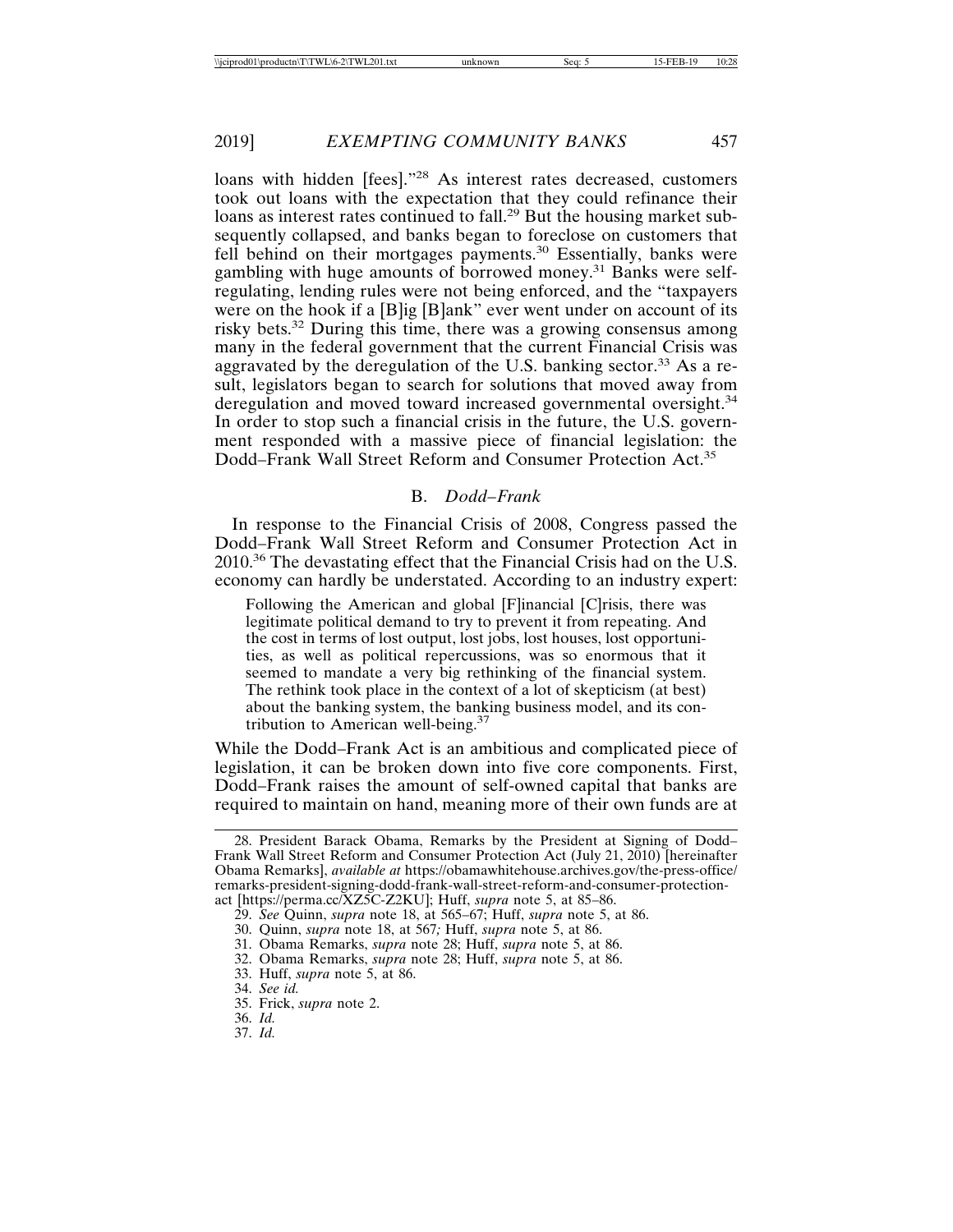risk when lending.38 Second, Dodd–Frank restricts certain types of lending activities that banks previously engaged in, such as the nontransparent practice of splitting and bundling loans into investment products.39 The third component of Dodd–Frank, particularly aimed at Big Banks, is the requirement for financial institutions to implement living wills, which makes it less difficult for regulators to shut down a failing financial institution if another crisis takes place.<sup>40</sup> A fourth and significant component of Dodd–Frank is the requirement that large financial institutions submit to stress tests.<sup>41</sup> Stress tests are useful because they force Big Banks to be aware of the risks they face:<sup>42</sup>

Stress tests are a specific form of simulation developed by the Federal Reserve and other central banks to allow [regulators] to figure out how badly a given financial institution's portfolio would hold up if there was a broad sell-off across [many] asset classes or a specific kind of shock like [the economy] suffered in 2008.<sup>43</sup>

Stress tests are also a powerful tool because they require financial institutions to disclose results to regulators, who may in turn use the information to determine their level of oversight on financial intuitions.44 Finally, the Dodd–Frank Act implements the Volcker Rule, as discussed below.

# III. THE VOLCKER RULE

# A. *Framework*

This Section provides an overview of the essential components of the Volcker Rule. It discusses the types of relationships and trading activities that banks are prohibited from entering into generally and notes a few major exceptions to the Volcker Rule. This Section concludes with a discussion of the five institutions that enforce the Volcker Rule.

Considered "the linchpin of the Dodd–Frank Act,"45 the Volcker Rule prohibits many types of investment activities and relationships a bank may enter into.<sup>46</sup> Due to the Volcker Rule's complexity, as well as lobbying from the banking industry, it was the last piece of the Dodd–Frank Act to be enacted.<sup>47</sup> Generally, the Volcker Rule pro-

47. Neil Irwin, *Everything You Need to Know About the Volcker Rule*, WASH. POST (Dec. 10, 2013), https://www.washingtonpost.com/news/wonk/wp/2013/12/10/

<sup>38.</sup> *Id.*

<sup>39.</sup> *Id.*

<sup>40.</sup> *Id.* 41. *Id.*

<sup>42.</sup> *Id.*

<sup>43.</sup> *Id.*

<sup>44.</sup> *See id.*

<sup>45.</sup> Huff, *supra* note 5, at 86.

<sup>46.</sup> *See* 12 U.S.C. § 1851(a)(1) (2012).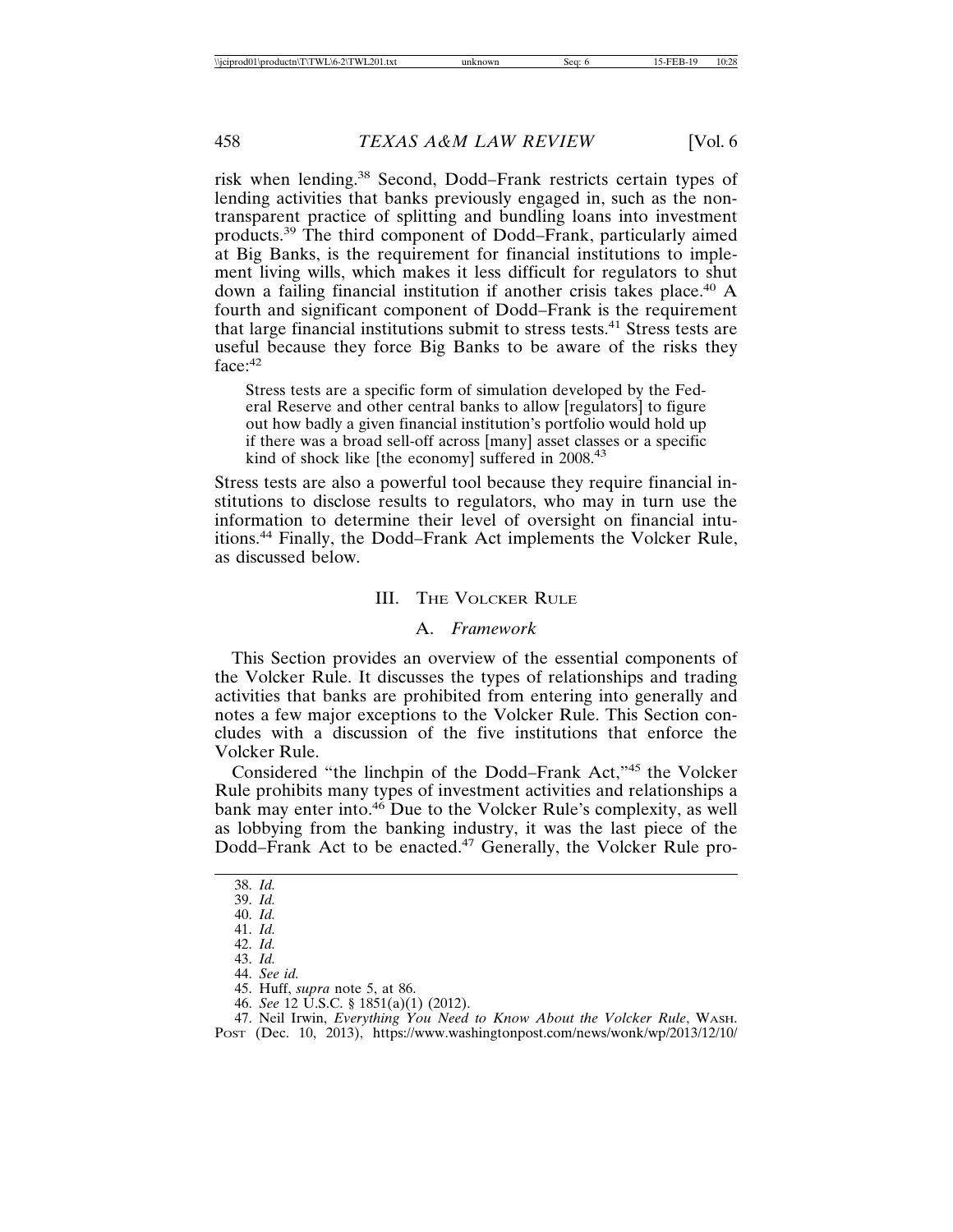vides for two major restrictions. First, all U.S. banks are prohibited from "owning, sponsoring, or having certain relationships" with particular types of hedge funds or private equity funds.48 Second, the Volcker Rule implements a very broad prohibition on an investment activity known as proprietary trading.49 "Proprietary trading" refers to the practice of financial institutions engaging in investment activities with its own capital—rather than customer capital—for the purposes of generating additional profit for themselves, rather than their customers.50 All U.S. banking organizations are "restricted from engaging in proprietary trading of securities, derivatives, commodity futures and options for their own account."51 Trading positions held in a financial institution's own funds that range from one day to sixty days are presumed to be proprietary trading.52 CEOs of financial institutions must attest to compliance with the Volcker Rule, and every employee of a financial institution is legally liable for Volcker Rule violations.<sup>53</sup>

Despite its broad language, the Dodd–Frank Act carves out exceptions to the Volcker Rule. Most importantly, financial institutions are still permitted to trade on their clients' behalf.<sup>54</sup> Therefore, the Gramm–Leach–Bliley Act remains intact. This exception also allows a financial institution to buy investments through drawing from a fund that contains both its own money and its clients' money, so long as its own money does not exceed 3%.55 A second major exception to the Volcker Rule allows certain types of trading that a financial institution must engage in to run its business, such as currency trading.<sup>56</sup> A third major exception to the Volcker Rule allows "[t]he purchase, sale, acquisition, or disposition of obligations of the United States or any agency" by a financial institution.<sup>57</sup> This exception allows financial in-

49. *Id.*

50. Heather Stewart, *What is 'Proprietary Trading'?*, GUARDIAN (Jan. 21, 2010, 2:06 PM), https://www.theguardian.com/business/2010/jan/21/proprietary-trading-wallstreet-banks [https://perma.cc/8DB3-KRE4].

51. KILLIAN, *supra* note 48.

52. Matt Levine, *Goldman Sachs Actually Read the Volcker Rule*, BLOOMBERG (Jan. 22, 2015, 12:51 PM), https://www.bloomberg.com/view/articles/2015-01-22/ goldman-sachs-actually-read-the-volcker-rule [https://perma.cc/Q3NG-D3WF].

53. Kimberly Amadeo, *Six Ways the Volcker Rule Protects You (and Why Banks Hate It)*, BALANCE, https://www.thebalance.com/volcker-rule-summary-3305905 (last updated May 31, 2018) [https://perma.cc/V68M-NWDQ].

56. Amadeo, *supra* note 53.

57. 12 U.S.C. § 1851(d)(1) (2012).

everything-you-need-to-know-about-the-volcker-rule/?utm\_term=.4143597b4004 [https://perma.cc/J4LD-Y2AU].

<sup>48.</sup> THOMAS W. KILLIAN, THE VOLCKER RULE'S IMPACT ON REGIONAL AND COMMUNITY BANKS: SIGNIFICANTLY LIMITS BANK INVESTMENT IN STRUCTURED PRODUCTS RESTRICTS HEDGING ACTIVITIES TO RISK MITIGATION 2 (2013), http:// www.sandleroneill.com/Collateral/Documents/English-US/Volcker%20Rule%20Im pact.pdf [https://perma.cc/6NNT-GVGK].

<sup>54.</sup> *Id.*

<sup>55.</sup> Levine, *supra* note 52.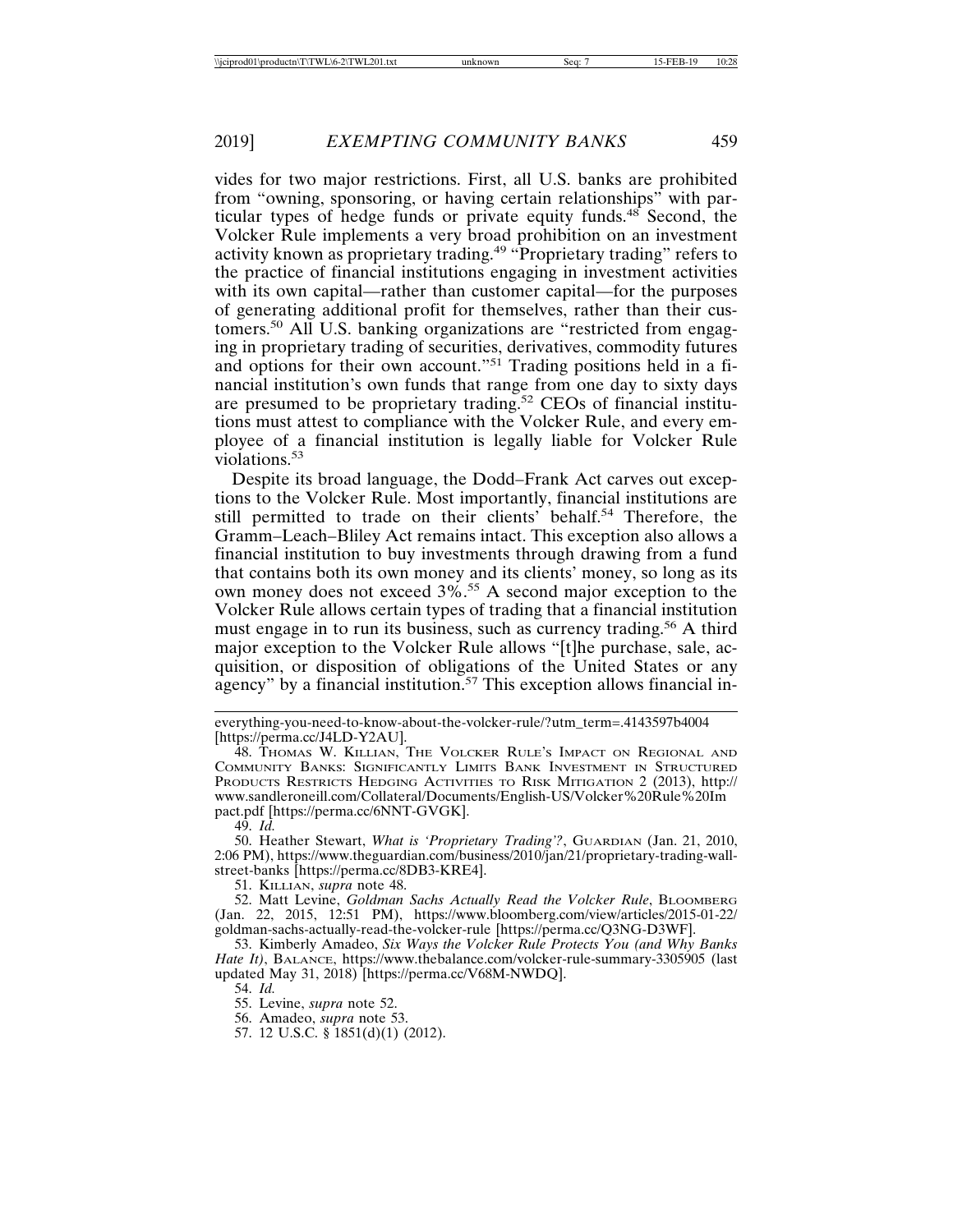stitutions to purchase securities, such as bonds, that the federal government issues. A fourth major exception to the Volcker Rule provides for a substantial catchall. Banks may enter into "[s]uch other activity as the appropriate Federal banking agencies, the Securities and Exchange Commission, and the Commodity Futures Trading Commission determine . . . would promote and protect the safety and soundness of the banking entity and the financial stability of the United States."58 In other words, a financial institution may engage in an otherwise prohibited activity if the federal regulators who enforce the Volcker Rule allow a financial institution to do so.

# B. *Agencies that Enforce the Volcker Rule*

In 2013, four federal regulators approved regulations regarding the enforcement of the Volcker Rule. These regulators include the Securities and Exchange Commission ("SEC"); the Federal Reserve; the Commodities Futures Trading Commission ("CFTC"); the FDIC; and the Office of the Comptroller of the Currency ("OCC"), which is a division of the Department of the Treasury. These agencies oversee the enforcement of the Volcker Rule. The FDIC regulates the majority of Community Banks, with the remainder split between the OCC and the Federal Reserve.<sup>59</sup> The SEC is responsible for monitoring Volcker Rule compliance with registered broker-dealers, investment advisers, security-based swap dealers, majority security-based swap participants, and investment companies.<sup>60</sup> Finally, the Consumer Financial Protection Bureau ("CFPB") also enforces the Volcker Rule. The CFPB is a unique and controversial agency. The Dodd–Frank Act created the CFPB, which is an "independent agency within another independent agency, the FDIC."61 The CFPB possesses a great amount of autonomy because Congress does not directly control its budget, and the President cannot remove the head of the agency without cause.62 In addition, the CFPB possesses the ability to conduct

<sup>58.</sup> *Id*. § 1851(d)(1)(J).

<sup>59.</sup> Ryan Tracy, *Exempting Small Banks From Volcker Rule Is Popular, but Not With Their Regulator*, WALL ST. J. (Dec. 26, 2017, 12:53 PM), https://www.wsj.com/ articles/exempting-small-banks-from-volcker-rule-is-popular-but-not-with-their-regu lator-1514294938 [https://perma.cc/S2P9-4VG2].

<sup>60.</sup> Sarah N. Lynch, *Exclusive: SEC May Seek More Power to Enforce Volcker Rule*, REUTERS (Jan. 16, 2014, 10:40 AM), https://www.reuters.com/article/us-financi al-regulation-volcker/exclusive-sec-may-seek-more-power-to-enforce-volcker-rule-id USBREA0F19K20140116 [https://perma.cc/7PHQ-9KZC].

<sup>61.</sup> Laurence Arnold & Elizabeth Dexheimer, *What You Need to Know About the CFPB*, BLOOMBERG (Nov. 26, 2017, 11:00 PM), https://www.bloomberg.com/news/arti cles/2017-11-25/all-about-the-cfpb-washington-s-new-flashpoint-quicktake-q-a [https:/ /perma.cc/M3XG-FKAJ].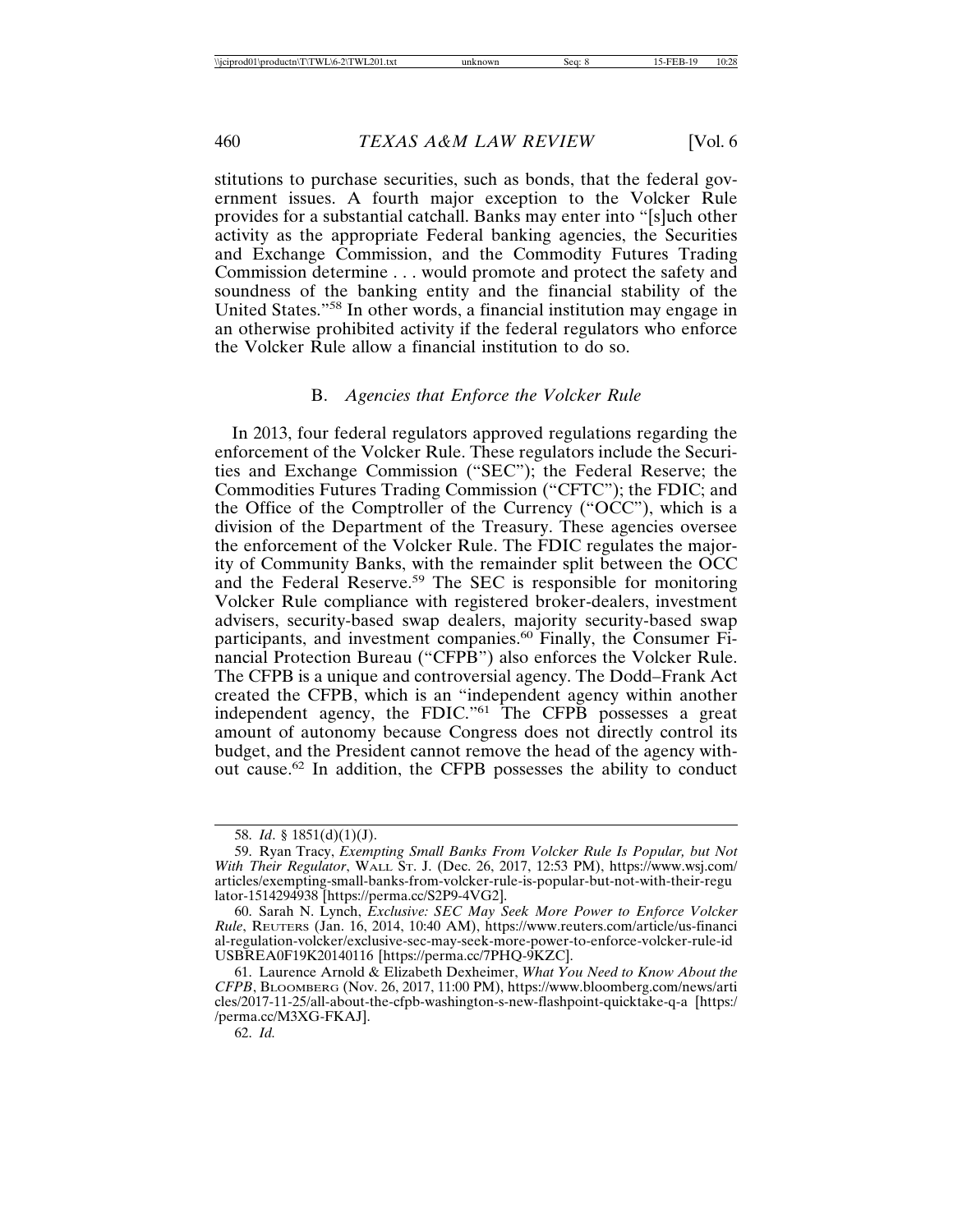onsite compliance checks and can impose steep penalties for regulatory violations.<sup>63</sup>

# C. *Reasons for the Volcker Rule's Inclusion in the Dodd–Frank Act*

Ironically, one argument for including the Volcker Rule in the Dodd–Frank Act was that it would prevent larger banks from acquiring smaller banks. The Volcker Rule attempts to prevent banks from becoming too big to fail and mitigate the damage caused by the partial repeal of the Glass–Steagall Act.<sup>64</sup> Before the Gramm–Leach–Bliley Act, investment banks were small and did not need to be regulated.<sup>65</sup> By contrast, commercial banks could loan money to consumers at regulated rates and could make a profit on thin margins due to the immense reserves to depositor funds. With the passing of the Gramm–Leach–Bliley Act, Big Banks could trade with depositor funds without regulation, thereby producing greater returns than conventional loan products.<sup>66</sup> This gave banks with an investment-banking arm a competitive advantage over other banks that did not engage in investment activity.<sup>67</sup> This situation allowed Big Banks to acquire smaller banks, which allowed Big Banks to grow even bigger.<sup>68</sup> Therefore, the Volcker Rule was passed to help prevent Big Banks from growing to an unreasonable size, as such growth would lead to government bailouts in the event of a bank failure.<sup>69</sup>

Prominent supporters and lobbyists in the banking industry argue that there is no direct link to any bank failures—or near-failures of banks that government bailouts saved—to risky investment practices. Indeed, while there may be many causes underlying the Financial Crisis and the Great Recession, most research (and the analysis above) indicates that the Housing Crisis was the significant factor leading to the Financial Crisis, not bank investments in proprietary trading.<sup>70</sup> But Volcker Rule proponents state that while proprietary trading might not have been the leading cause of the Financial Crisis, losses resulting from this type of activity nonetheless contributed to the crisis.71 Additionally, these proponents argue that the Volcker Rule will prevent speculative trading that may destabilize the economy in the

- 67. *Id.*
- 68. *Id.*
- 69. *Id.*
- 70. Quinn, *supra* note 18, at 562*–*67.
- 71. Irwin, *supra* note 47.

<sup>63.</sup> Susan Thomas Springer, *What Happens When a Bank Hits \$10 Billion?*, INDEP. BANKER (Feb. 27, 2017), http://independentbanker.org/*2017*/02/what-happens-whena-bank-hits-10-billion/ [https://perma.cc/4S65-MKU7].

<sup>64.</sup> Amadeo, *supra* note 53.

<sup>65.</sup> *Id.*

<sup>66.</sup> *See id.*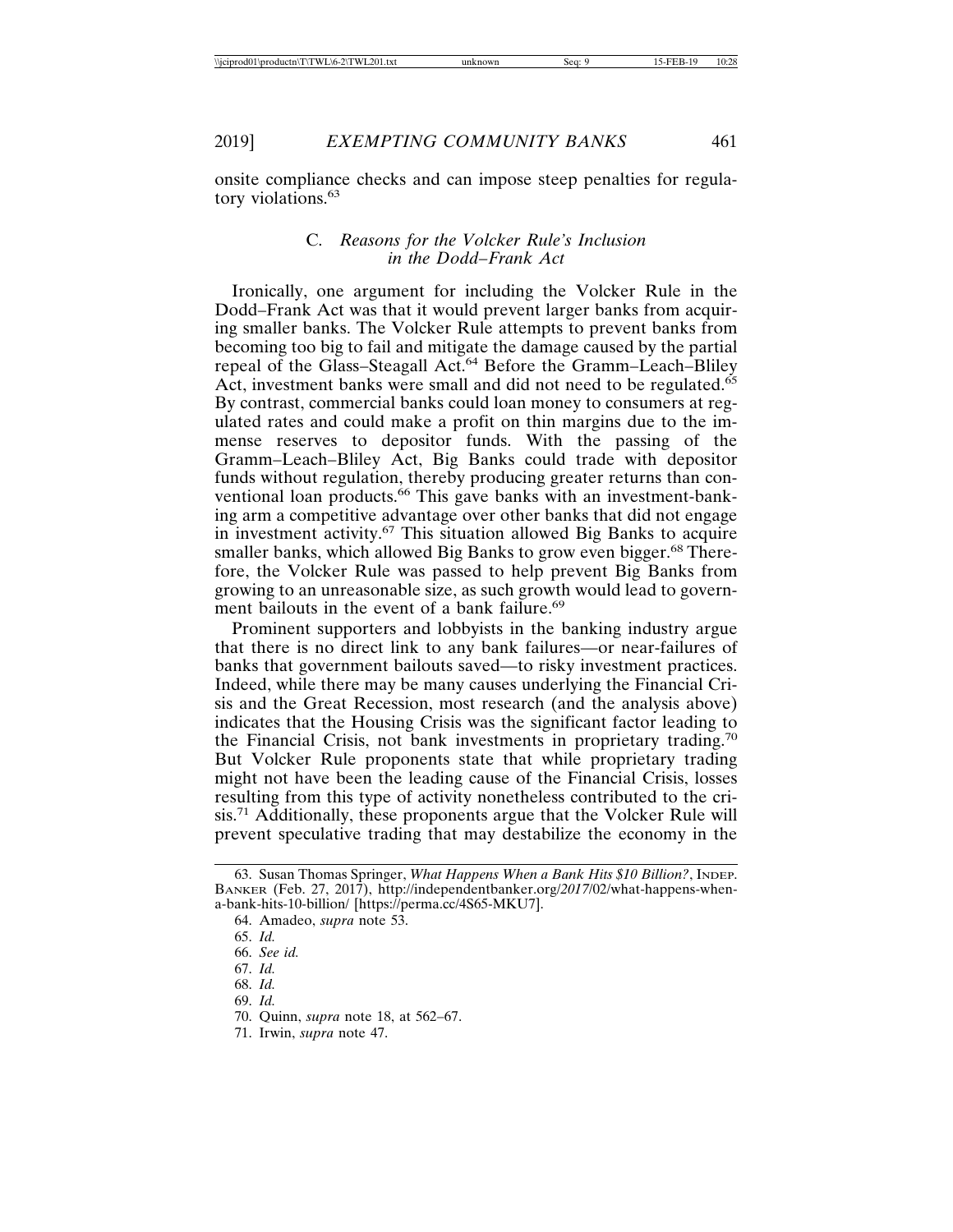future.72 Perhaps the reason for the inclusion of the Volcker Rule in the Dodd–Frank Act was to curtail the ability of banks to enter into any type of risky bet that might once again endanger the global economy, regardless of whether those risky bets took the form of investment trading or high-risk lending.

# IV. TYPES OF BANKS

Articles and news outlets often use the terms Big Banks, Regional Banks, and Small Banks or Community Banks, but many fail to define what these labels actually mean. This Section of the Article will attempt to do so.

# A. *Big Banks*

The term "Big Banks" is probably the most used out of these three types of banks. Indeed, the definition became popular prior to the Financial Crisis of 2008. One might justifiably think of America's five biggest banks when trying to define the term "Big Bank": namely, JPMorgan Chase, Bank of America, Wells Fargo, Citigroup, and U.S. Bancorp.73 After all, these are arguably America's most recognizable financial institutions. These banks control a substantial portion of America's assets under management.<sup>74</sup> As of 2015, "[t]he largest five banks in the U.S.  $\ldots$  controlled nearly 45[%] of the industry's total assets."75 But this Article takes the view that this definition is too narrow. The definition should also include the next five biggest banks: Morgan Stanley, U.S. Bancorp, PNC Financial Services Group, TD Group US Holdings, and Capital One.76 Together, these ten financial institutions control \$11.8 trillion in assets.77 All this money combined would be "enough to buy every one of the 7.6 billion human beings on Earth a 13-inch MacBook Pro, with a little left over for accessories."<sup>78</sup> Put another way, the smallest of the Big Banks, Capital One, who manages \$348.55 billion in assets, has "a sum so large that, if converted into \$100 bills laid end to end, would reach the moon (with several thousand miles left over to check out the view)."79 Moreover,

78. *Id*.

<sup>72.</sup> *Id.*

<sup>73.</sup> Jeff Cox, *5 Biggest Banks Now Own Almost Half the Industry*, CNBC (Apr. 15, 2015, 2:33 PM), https://www.cnbc.com/2015/04/15/5-biggest-banks-now-own-almosthalf-the-industry.html [https://perma.cc/9A4N-B68L].

<sup>74.</sup> *Id.*

<sup>75.</sup> *Id.*

<sup>76.</sup> Amanda Dixon, *America's 15 Largest Banks*, BANKRATE (Feb. 21, 2018), http:/ /www.bankrate.com/banking/americas-top-10-biggest-banks/#slide=1 [https://perma .cc/TR4N-LPAC].

<sup>77.</sup> *Id*.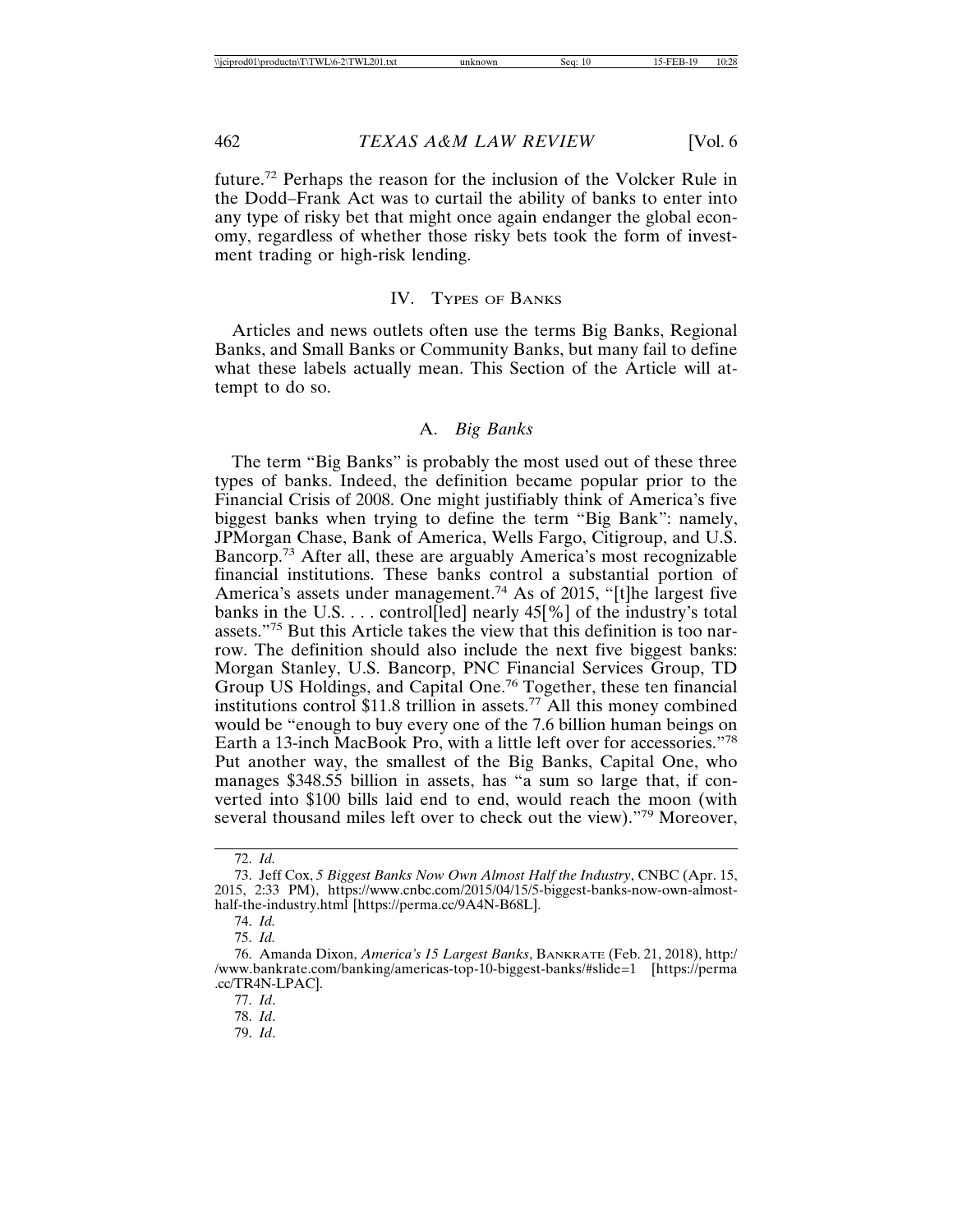many Big Banks have grown even larger since the Financial Crisis.<sup>80</sup> Even with the addition of these five institutions, the ten Big Banks still make up a minuscule number of financial institutions compared to the entire number of all the U.S. financial institutions. For example, in 2013, the six largest banks held 67% of the \$14.4 trillion of the United States' banking assets.<sup>81</sup> That number is out of 6,934 total banks in the United States.<sup>82</sup>

# B. *Community Banks*

In both the banking industry and the federal government, there is no apparent consensus on what exactly a Community Bank (or Small Bank) is. Indeed, there even seems to be confusion over the definition of the word within the same governmental agency.83 The OCC defines a Community Bank as a bank with under \$10 billion in assets.<sup>84</sup> The FDIC has offered conflicting definitions of Community Banks in the past, at times stating that they are banks under \$1 billion in assets, and at other times stating that they are banks with less than \$10 billion in assets.<sup>85</sup>

The best way to look at Community Banks is in the context of the CFPB's regulatory ability. While Community Banks are required to follow the rules that CFPB promulgates, the CFPB does not have direct regulatory oversight of Community Banks.<sup>86</sup> The cutoff point for CFPB oversight, including direct oversight of the Volcker Rule, is \$10 billion.<sup>87</sup> Therefore, Community Banks should be defined as banks with less than \$10 billion in assets.

Community Banks play a very important role, primarily in local communities.<sup>88</sup> Community Banks often reinvest their profits into the local economy and provide jobs to the communities.<sup>89</sup> Big Banks may use a deposit made by a customer on one side of the country to lend to

85. *Id.*

86. Springer, *supra* note 63.

87. *Id.*

<sup>80.</sup> Stephen Gandel, *By Every Measure, the Big Banks are Bigger*, FORTUNE (Sept. 13, 2013), http://fortune.com/2013/09/13/by-every-measure-the-big-banks-arebigger/ [https://perma.cc/YM6F-NGP4].

<sup>81.</sup> *Id.*

<sup>82.</sup> *Id.*

<sup>83.</sup> Ken Tumin, *How Do You Define a Community Bank?*, DEPOSITACCOUNTS (Dec. 20, 2012), https://www.depositaccounts.com/blog/2012/12/how-do-you-define-acommunity-bank.html [https://perma.cc/PVQ3-DK7C].

<sup>84.</sup> Douwe Miedema, *U.S. Regulator Estimates Volcker Rule's Cost for Banks*, REUTERS (Mar. 20, 2014, 3:26 PM), https://www.reuters.com/article/us-banks-volckercosts/u-s-regulator-estimates-volcker-rules-cost-for-banks-idUSBREA2J25O201403 20 [https://perma.cc/MK56-8J3E].

<sup>88.</sup> *Community Banks Build Communities*, INDEP. COMMUNITY BANKERS OF AM., http://www.icba.org/about/community-banking (last visited Mar. 5, 2018) [https://per ma.cc/8PPL-LHTU].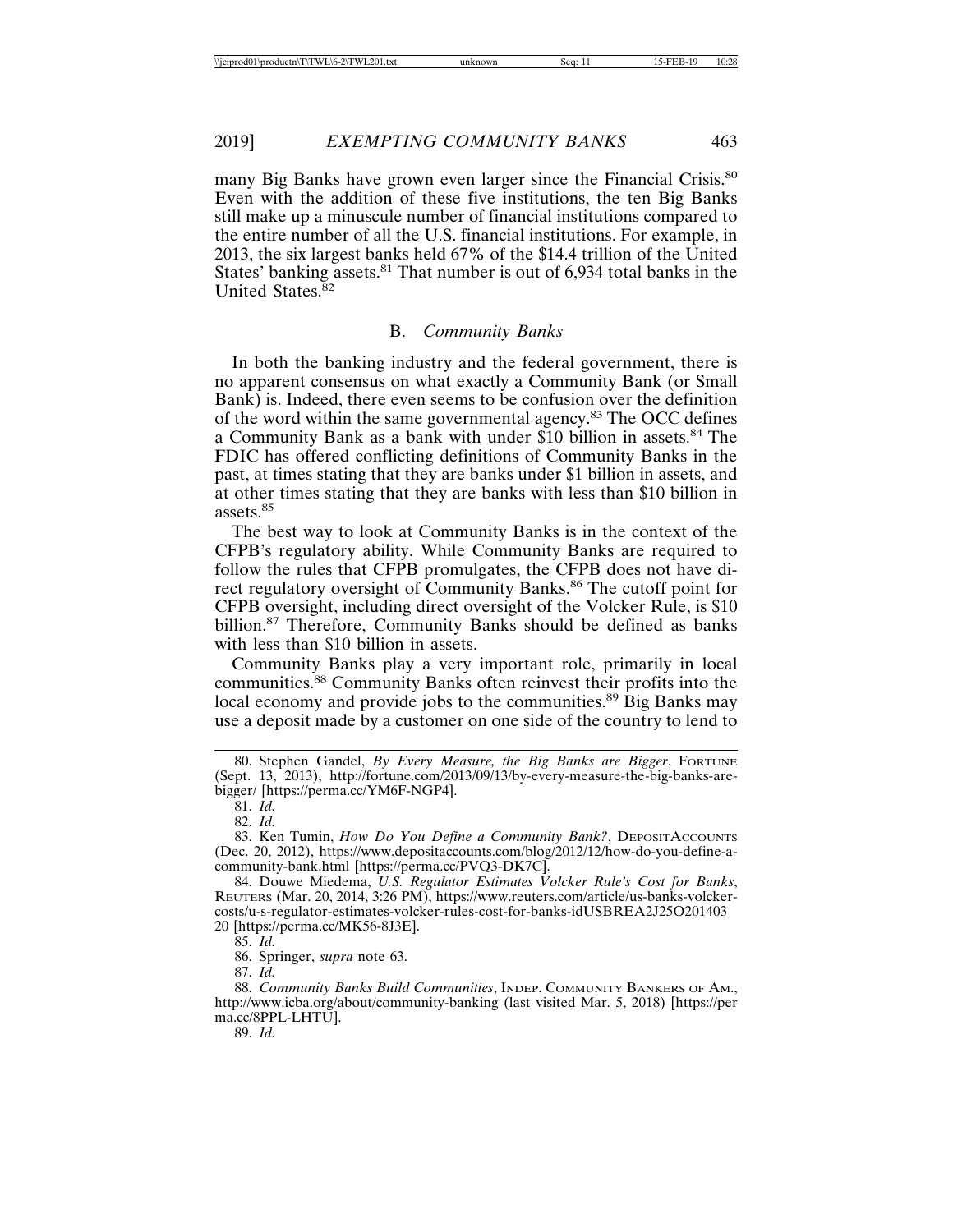a customer on the other side of the country.90 In contrast, Community Banks take deposits and lend to customers who live in the same local community.91 Community Banks often have more latitude to extend loans to customers and may take more factors into account than Big Banks when deciding to extend credit, such as family history and discretionary spending.<sup>92</sup> In that same vein, Community Banks are also able to make quicker decisions because underwriting decisions are made locally, rather than in a different part of the country.<sup>93</sup> Indeed, despite the continued growth of Big Banks in recent years,<sup>94</sup> Community Banks are the preferred lender for small businesses.<sup>95</sup> Additionally, Community Banks approve more loan applications, more often than Big Banks.96 According to a 2016 press release by New York's Federal Reserve Bank, Community Banks have "extended at least some of the financing requested to 76[%] of applicants. Large banks approved 58[%] of applicants."97 These factors illustrate that Community Banks focus primarily on lending, whereas Big Banks are involved in many different activities in the financial industry.

#### C. *Regional Banks*

If Community Banks are extremely small financial institutions and Big Banks are extremely large financial institutions, Regional Banks fill the space in between. There is a "vast expanse between community lenders and their money-center brethren. Sandwiched in the middle are a wide array of [R]egional [B]anks."98 Simply put, Regional Banks encompass every other type of bank other than Big Banks and Community Banks. More specifically, this space encompasses every bank with over \$10 billion in assets to just below \$201.3 billion in assets, which is the size of the smallest Big Bank.<sup>99</sup> Once a former Community Bank passes the \$10 billion mark to become a Regional Bank, it comes under the oversight of the CFPD.100 After a bank passes this \$10 billion milestone, "several federal regulations kick in," including a more stringent form of the Volcker Rule.<sup>101</sup> In order to fully under-

96. *Id.*

<sup>90.</sup> *Id.*

<sup>91.</sup> *Id.*

<sup>92.</sup> *Id.*

<sup>93.</sup> *Id.*

<sup>94.</sup> Gandel, *supra* note 80.

<sup>95.</sup> *Federal Reserve Banks Release Report on Credit Experiences of Small Businesses*, FED. RES. BANK N.Y. (Mar. 3, 2016), https://www.newyorkfed.org/newsevents/ news/regional\_outreach/2016/an160303 [https://perma.cc/DT8Y-7GUX].

<sup>97.</sup> *Id.*

<sup>98.</sup> John Maxfield, *Regional Banks: Investing Essentials*, MOTLEY FOOL (Aug. 1, 2014, 11:00 AM), https://www.fool.com/investing/general/2014/08/01/regional-banksinvesting-essentials.aspx [https://perma.cc/7H4H-YR7G].

<sup>99.</sup> Dixon, *supra* note 76.

<sup>100.</sup> Springer, *supra* note 63.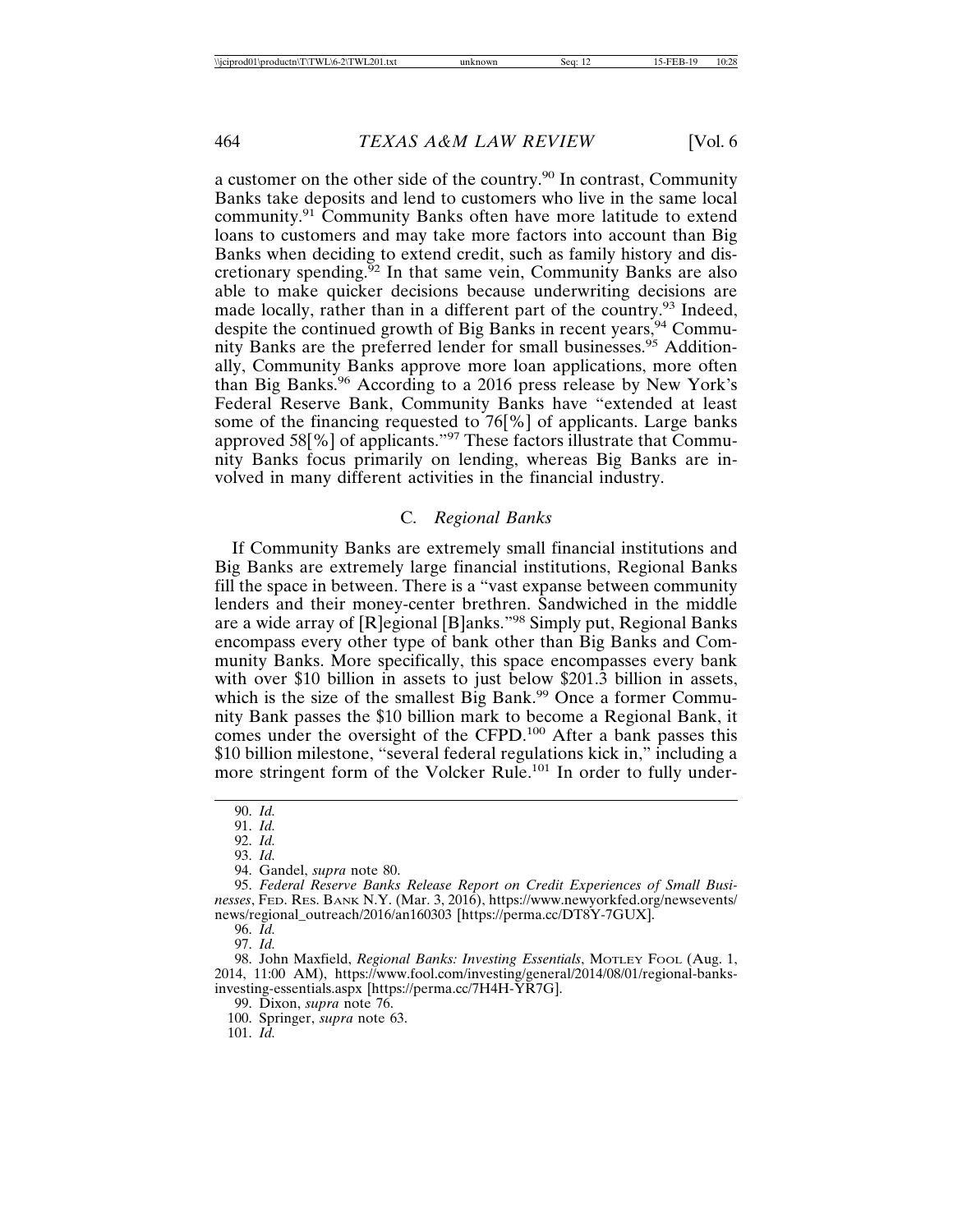stand the context of different types of banks, one must understand where Regional Banks fit within the confines of the banking industry. While I invite future discussion on the subject, the effect of the Volcker Rule on Regional Banks is beyond the purview of this Article.

# V. VOLCKER RULE'S EFFECT ON COMMUNITY BANKS

The Volcker Rule puts an unfair and disproportionate burden on Community Banks compared to Big Banks. Since the Volcker Rule's implementation, Community Banks have suffered. By far, the biggest burden the Volcker Rule places on Community Banks is ongoing compliance costs.102 Specifics on how much Dodd–Frank cost the banking industry in general, much less Community Banks specifically, are inconsistent and difficult to quantify.103 The U.S. Chamber of Commerce blames bank regulators for the lack of economic data regarding the Volcker Rule.<sup>104</sup> The OCC estimates (in an incredibly wide range) the Volcker Rule cost the banking industry between \$413 million and \$4.3 billion.<sup>105</sup> These numbers represent a one-time cost over a year to put compliance measures in place.106 While Big Banks incurred much of these costs, Community Banks had to expend capital to follow the Volcker Rule as well.107 But even now that these measures are put into place, Community Banks continue to incur steep expenses to comply with the Volcker Rule<sup>108</sup> As small businesses, Community Banks have less infrastructure, manpower, and capital than bigger banks. Therefore, these types of compliance costs affect Community Banks more heavily than Big Banks. That Community Banks are even required to comply with the Volcker Rule is ironic because the vast majority of Community Banks never engage in the activity prohibited by the Volcker Rule, such as proprietary trading or entering into certain relationships with private equity funds.<sup>109</sup> If exempted from the Volcker Rule, Community Banks would likely not engage in this prohibited behavior in the future.<sup>110</sup>

<sup>102.</sup> Emily Stephenson, *U.S. Congress should exempt small banks from Volcker rule – regulator*, REUTERS (Dec. 2, 2014, 11:30 AM), https://www.reuters.com/article/financial-regulations-volcker/u-s-congress-should-exempt-small-banks-from-volcker-ruleregulator-idUSL2N0TM0VR20141202 [https://perma.cc/EDR5-SRY6].

<sup>103.</sup> Llewellyn Hinkes-Jones, *How Much Did Dodd–Frank Cost? Don't Ask Banks*, BLOOMBERG BNA (Feb. 2, 2017), https://www.bna.com/doddfrank-cost-dontn57982083194/ [https://perma.cc/RAF4-NJEQ].

<sup>104.</sup> Miedema, *supra* note 84.

<sup>105.</sup> *Id.*

<sup>106.</sup> *Id.*

<sup>107.</sup> *Id.*

<sup>108.</sup> Stephenson, *supra* note 102.

<sup>109.</sup> STEVEN T. MNUCHIN & CRAIG S. PHILLIPS, U.S. DEP'T TREASURY, A FINAN-CIAL SYSTEM THAT CREATES ECONOMIC OPPORTUNITIES BANKS AND CREDIT UN-IONS, 72 (2017).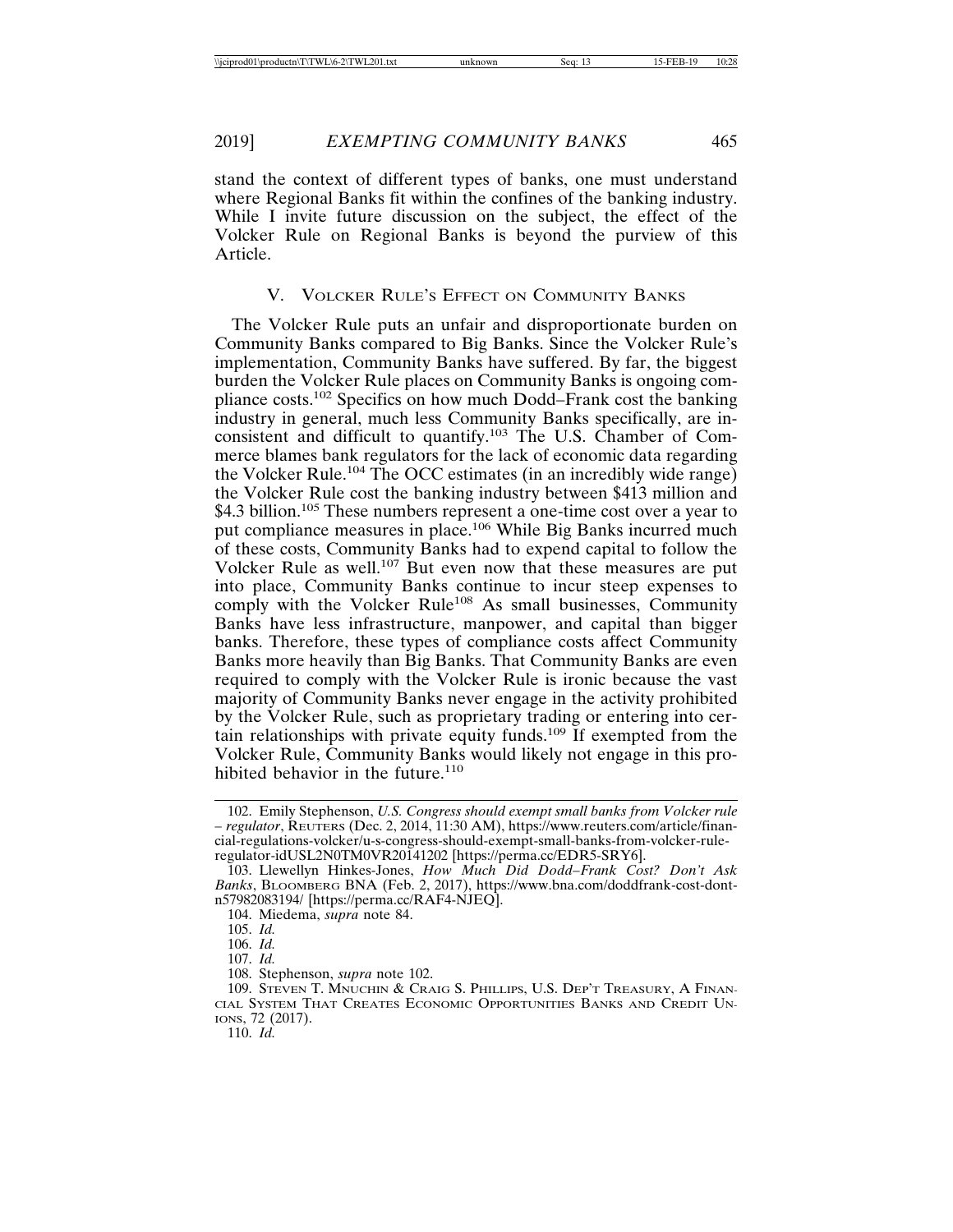The Volcker Rule burdens Community Banks in more ways than just compliance costs. Financial technology, also known as fintech,<sup>111</sup> is one example of this continuing burden.<sup>112</sup> The Volcker Rule makes it difficult for financial institutions to invest in funds that invest in fintech<sup>113</sup> Essentially, "[f]inancial technology is broadly defined as any technological innovation in financial services."114 Fintech can include more mundane technology, such as mobile banking applications, to more exotic technology, such as cryptocurrencies like Bitcoin and Etherium.115 Though Community Banks typically do not enter into risky investments, Community Banks would benefit by investing in funds that invest in fintech because it may give them access to the technology.116 The Volker Rule forces banks to either develop their own fintech or invest in individual companies who develop fintech.<sup>117</sup> Similar to compliance costs, this is less of a problem for larger banks because they have the infrastructure, manpower, and capital to do so.118 Community Banks work with fewer resources than Big Banks, so to develop their own fintech is a riskier option for Community Banks.119 Moreover, Community Banks are less likely to invest in individual companies.120 Whereas Big Banks are more willing to try to navigate within the confines of the Volcker Rule, Community Banks "have generally tried to steer clear of anything that might conflict with the [Volcker] [R]ule for fear of running afoul of examiners."121 If a modification to the Volcker Rule is not made soon, Community Banks are likely to miss out on current fintech innovations, once again putting them at a disadvantage in relation to Big Banks.<sup>122</sup>

Even prior to the Financial Crisis of 2008, the Community Banking Industry was in decline.123 This decline is troubling due to the valuable role that Community Banks play in the economy. Since 1994, Community Banks have decreased in number by 40%, and "[its] share of U.S.

- 121. *Id.*
- 122. *Id.*

<sup>111.</sup> *Everything You've Always Wanted to Know About Fintech*, CNBC, https:// www.cnbc.com/2017/10/02/fintech-everything-youve-always-wanted-to-know-about-financial-technology.html (last visited Oct. 8, 2018) [https://perma.cc/YA59-XWT3].

<sup>112.</sup> Lalita Clozel, *Small Banks' Fintech Efforts Held Back by Volcker Rule*, FINREG & POL'Y WATCH (Aug. 11, 2017, 4:00 PM), https://finreg.sourcemedia.com/ news/small-banks-fintech-efforts-held-back-by-volcker-rule [https://perma.cc/A97K-BE6X].

<sup>113.</sup> *Id.*

<sup>114.</sup> *Everything You've Always Wanted to Know About Fintech*, *supra* note 111. 115. *See id.*

<sup>116.</sup> Clozel, *supra* note 112.

<sup>117.</sup> *Id.*

<sup>118.</sup> *Id.*

<sup>120.</sup> *Id.*

<sup>123.</sup> Carrie Sheffield, *Dodd–Frank is Killing Community Banks,* FORBES (Feb. 9, 2015, 9:42 PM), https://www.forbes.com/sites/carriesheffield/2015/02/09/dodd-frank-iskilling-community-banks/#5ee2289f73a7 [https://perma.cc/VJZ2-YYWU].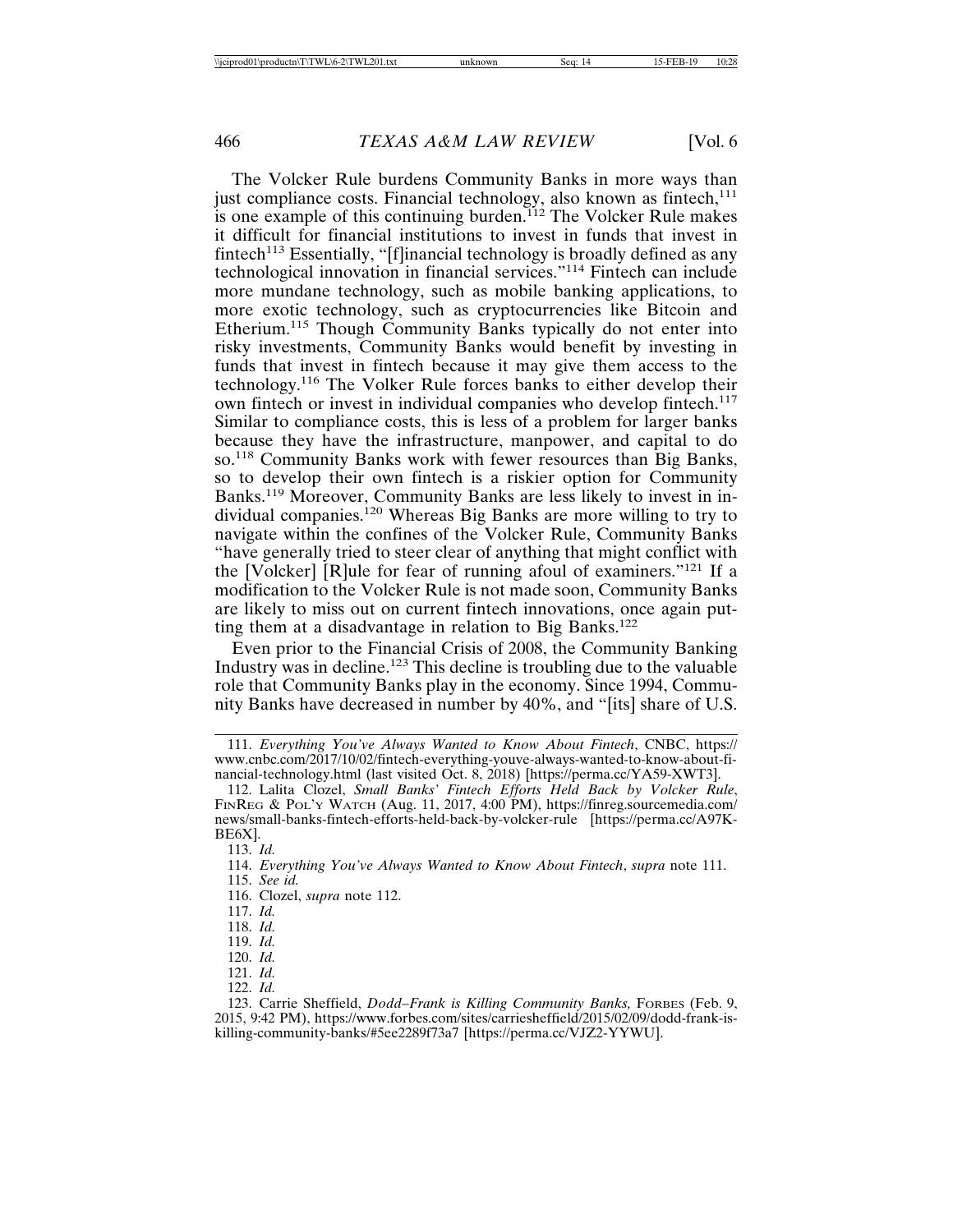banking assets fell by more than half—from 41[%] to 18[%]. In contrast, the biggest banks saw their share of assets rise from 18[%] to 46[%]."124 While Dodd–Frank did not cause this decline in Small Banks, it is certainly exacerbating the problem.125 Since the passage of Dodd–Frank, "[C]ommunity [B]anks have lost market share at a rate *double* what they did" the previous four years.<sup>126</sup> While exempting Community Banks from the Volcker Rule will not completely fix this decline, it will be one less burden they have to face, which will help level the playing field in the banking industry.

# VI. RECENT PROPOSALS TO MODIFY VOLCKER

There have been recent proposals that have attempted to modify or completely repeal the Volcker Rule in both the legislative and executive branches. Some proposals are superior to others. This Section of the Article will discuss these proposals.

# A. *Financial Choice Act*

In June of 2017, the House of Representatives passed the Financial Choice Act.127 The Act rolled back many of the Dodd–Frank regulations, including a provision to entirely eliminate the Volcker Rule for all financial institutions, whether large or small.128 While the Act ultimately would have a beneficial impact on Community Banks, a more nuanced law would have a greater beneficial effect on the economy as a whole. At a surface level, this provision would cure the burden on Community Banks, which are saddled by the administrative costs of the Volcker Rule. Ironically, much like Dodd–Frank itself, the Financial Choice Act is overly broad. Despite the Volcker Rule's shortcomings, it does help protect the economy by prohibiting large financial institutions from entering into risky investments that put the global economy in jeopardy. Furthermore, it has been argued that even if the Volcker Rule were to be repealed, it is unlikely that large financial institutions would be affected because they have already expended a large amount of capital instituting the administrative controls to comply with the Volcker Rule.129 In either event, the Financial Choice Act is unlikely to be passed due to the lack of bipartisanship in general.<sup>130</sup> If the House of Representatives passed a less ambitious form of the Financial Choice Act, such as the Senate Banking Committee's version of the banking reform bill, then there would be an increased likelihood of the bill passing.

- 129. *Id.*
- 130. *Id.*

<sup>124.</sup> *Id.*

<sup>125.</sup> *See id.*

<sup>126.</sup> *Id.*

<sup>127.</sup> Financial Choice Act, H.R. 10, 115th Cong. (2017).

<sup>128.</sup> Rappeport, *supra* note 8.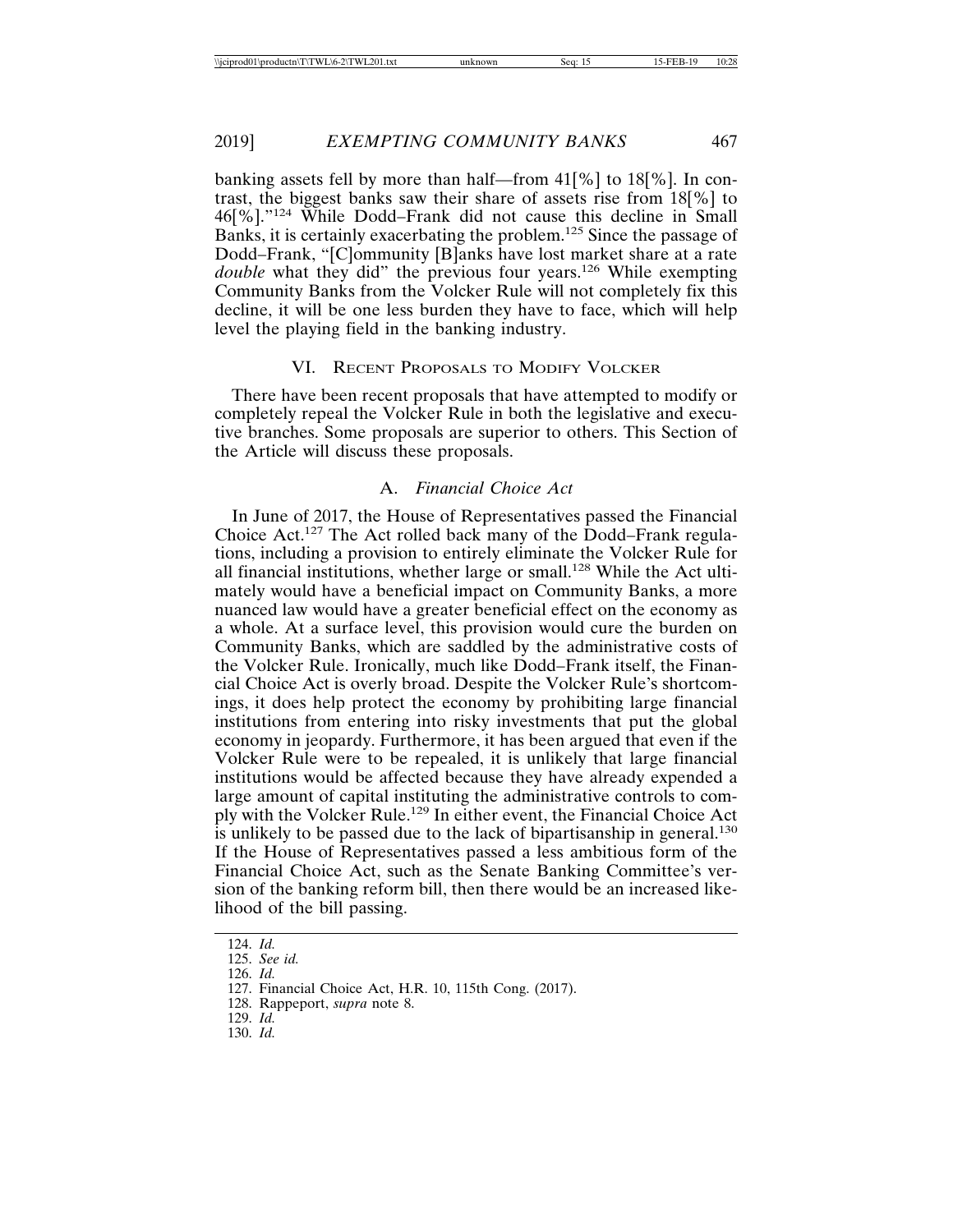# B. *Senate Bill*

Like the House of Representatives, the Senate has been in the process of trying to figure out an option to roll back some of the provisions of Dodd–Frank.<sup>131</sup> Recently, both Senate Republicans and Democrats have attempted to draft a reform of Dodd–Frank that will help relieve the regulatory burdens on Community Banks.<sup>132</sup> In a rare showing of bipartisanship, Republicans and Democrats on the Senate Banking Committee recently compromised on a draft of a banking reform bill.133 The bill exempts Community Banks with under \$10 billion in assets from the Volcker Rule.<sup>134</sup> Republican Senate Banking Committee member Mike Crapo unveiled the bill.<sup>135</sup> Whereas past efforts to overhaul Dodd–Frank have failed because they went too far in rolling back banking regulations, the current bill is more moderate.<sup>136</sup> The bill recently passed in the Senate.<sup>137</sup>

Even though the bill passed in the Senate, it still might not pass in the House. The House has a larger majority of Republicans than the Senate, and House Republicans might feel like the bill does not go far enough to curtail banking regulation in its current form. Additionally, officials at the FDIC have come out against the bill, stating that it could allow "new risks [to] creep into the banking system."<sup>138</sup> FDIC Vice Chairman Thomas Hoenig stated, "I think this would be a loophole. It does open a door, if you are oriented to use deposits to speculate."139 Despite these reasons, the Senate Banking Committee's bill looks like the best legislative chance to relieve Community Banks from the Volcker Rule since Dodd–Frank was passed in 2008.140

# C. *Treasury Department Proposal*

The Department of Treasury released a report in June of 2017 that detailed its proposed changes to banking regulation. The report has a

- 134. *Id.*
- 135. *Id.*

138. Tracy, *supra* note 59.

<sup>131.</sup> Elizabeth Dexheimer, *Banks Closer to Winning Regulatory Relief After Senate Deal,* BLOOMBERG (Nov. 13, 2017, 12:32 PM), https://www.bloomberg.com/news/arti cles/2017-11-13/senate-s-crapo-reaches-deal-with-democrats-on-easing-bank-rules [https://perma.cc/YBB2-Q8GB].

<sup>132.</sup> *Id.*

<sup>133.</sup> *Id.*

<sup>136.</sup> *Id.*

<sup>137.</sup> Norbert Michel, *The Crapo Bill Provides Regulatory Relief, But it Does Not Repeal and Replace Dodd–Frank*, FORBES (Apr. 24, 2018, 4:34 PM), https://www .forbes.com/sites/norbertmichel/2018/04/24/the-crapo-bill-provides-regulatory-reliefbut-it-does-not-repeal-and-replace-dodd-frank/#3573ed0938ff [https://perma.cc/ 9NAN-RQ7E].

<sup>139.</sup> *Id.*

<sup>140.</sup> Pete Schroeder, *Senate Committee Advances Bill Easing Banking Regulations*, REUTERS (Dec. 5, 2017, 4:33 PM), https://www.reuters.com/article/us-usa-senatebanks/senate-committee-advances-bill-easing-banking-regulations-idUSKBN1DZ3 6U [https://perma.cc/PHH2-MZJF].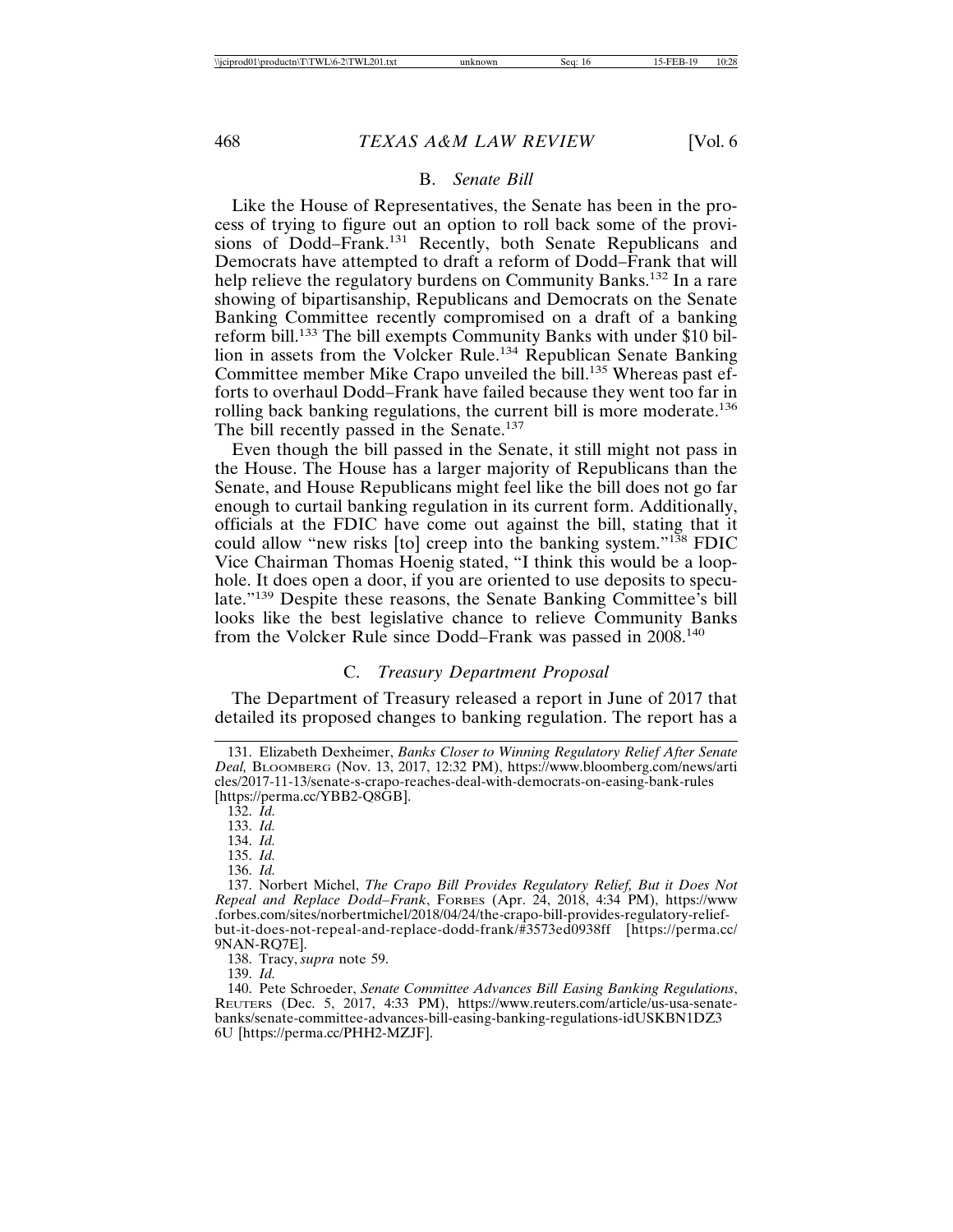small—but important—section regarding the Volcker Rule and Community Banks. The section reads as follows:

Most [S]mall [B]anks do not engage in proprietary trading or invest in or sponsor private equity funds and hedge funds. Although the regulations provide banking entities with \$10 billion or less in assets with accommodations from the rule's compliance program requirements, these banks have still been required to expend considerable resources to ensure that their activities do not constitute prohibited proprietary trading. In particular, such institutions, even if they do not engage in any trading, have had to expend resources to confirm that transactions they engage in for hedging their interest rate and other business risks are permitted under the Volcker Rule. The relatively small risk that these institutions pose to the financial system does not justify the compliance burden of the rule, and the risk posed by the limited amount of trading that banks of this size could engage in and can easily be addressed through existing prudential regulation and supervision. For these reasons, banking organizations with \$10 billion or less in total consolidated assets should be entirely exempt from all aspects of the Volcker Rule. This exemption would allow these banks to focus on their core business of lending to consumers and small and mid-size businesses.<sup>141</sup>

#### D. *Best Proposal*

Community Banks should be completely exempted from the Volcker Rule. Some commentators argue for various types of reforms to the Volcker Rule regarding Community Banks.<sup>142</sup> Nevertheless, these commentators state that Community Banks should refrain from engaging in proprietary trading because of the increased risk it places on local economies.<sup>143</sup> For instance, commentators proposed that Community Banks should sign a contract with regulators, promising not to enter into prohibited investment activity.144 It would be easy to agree with this reasoning and end the discussion at this point. After all, Community Banks rarely engage in the type of activity prohibited by the Volcker Rule,<sup>145</sup> so why should it matter if they are required to sign a contract? But these types of proposals fail to grasp the reason why Congress passed the Volcker Rule in the first place. Congress passed Dodd–Frank, and by extension the Volker Rule, to prevent another event similar to the financial collapse of 2008. Even if a Community Bank were to enter into this type of investment activity (which they are unlikely to do) and fail as a result of those activities, the global economy would be minimally affected. However, small busi-

<sup>141.</sup> MNUCHIN & PHILLIPS, *supra* note 109, at 72*–*73.

<sup>142.</sup> Heidi Mandanis Schooner, *Regulating Angels*, 50 GA. L. REV. 143, 160 (2015); Huff, *supra* note 5, at 111.

<sup>143.</sup> *Id.*

<sup>144.</sup> Huff, *supra* note 5, at 111.

<sup>145.</sup> MNUCHIN & PHILLIPS, *supra* note 109, at 72*–*73.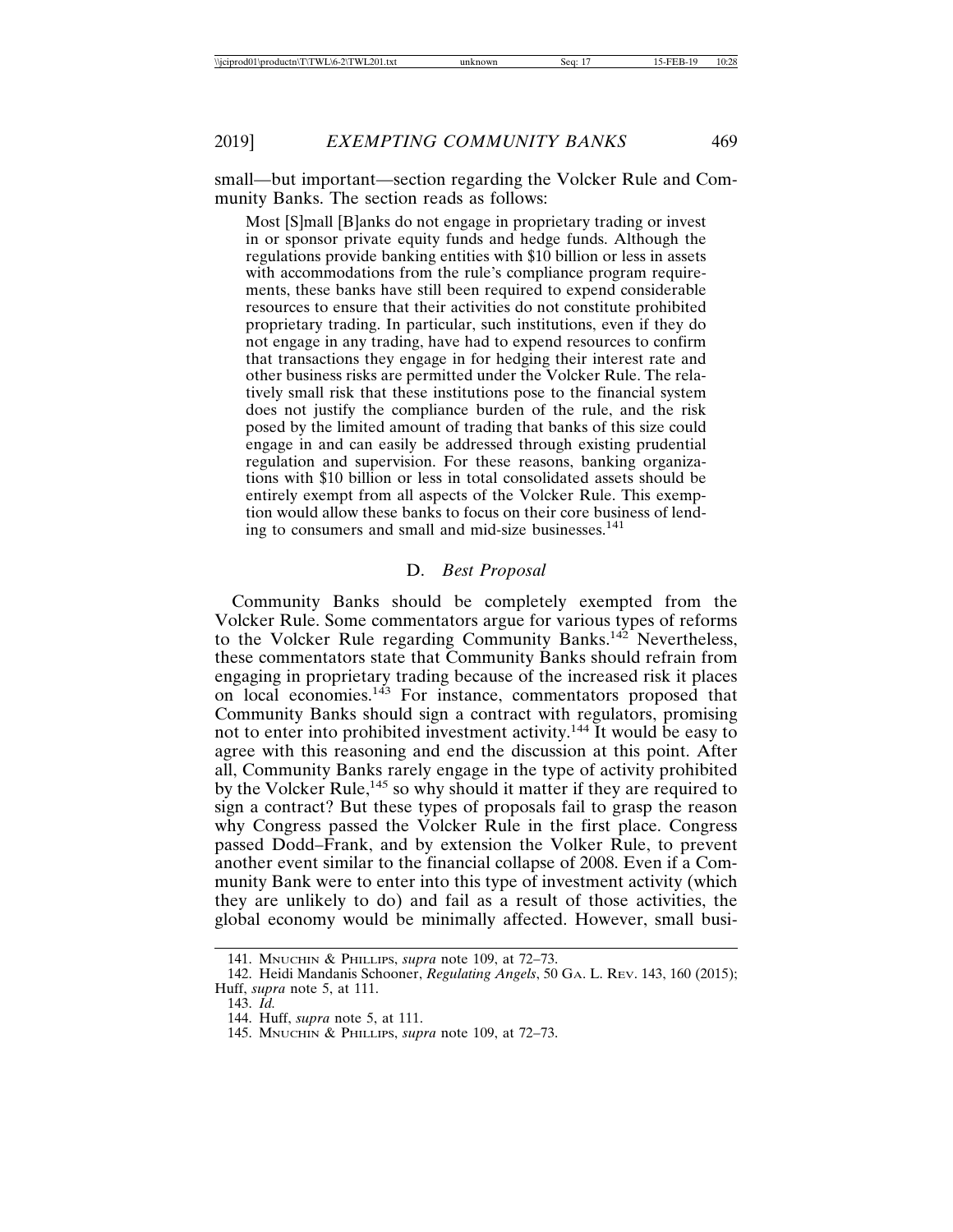ness failures, including a Community Bank's failure, can have detrimental effects on a local economy.<sup>146</sup> While these types of events are unfortunate, Congress has not seen fit to inject taxpayer capital into or place extensive regulations on other types of local businesses. Community Banks should receive similar treatment as other types of small businesses.

The counterargument to this point is that Community Banks receive FDIC support, which differentiates them from other businesses.<sup>147</sup> There were also government initiatives to help Community Banks during the recession of 2008.<sup>148</sup> However, these arguments do not support the policy of why the Volcker Rule was included in Dodd–Frank. Congress passed the Volcker Rule to protect the economy from the types of business activities Big Banks engaged in. To lump Community Banks in with Big Banks violates the underlying policy of the Volcker Rule.

The best option to alleviate the Volcker Rule's effect on Community Banks is the Senate Banking Committee's version of the bill. This is the best option because, if enacted into law, the bill would have bicameral and executive support. If both parties compromise on the bill, then both sides can claim a win. Republicans can claim they rolled back a key provision of Dodd–Frank and decreased regulation; Democrats can claim they retained restraints on Big Banks that protect the economy. Both parties can claim that they helped small businesses. However, it is viewed that the Senate's bill would produce a stable result and would be more likely to sustain regulatory relief of Community Banks through changes of political power from one party to the other. This is not to say that that the Senate bill completely alleviates the burden on Community Banks. Community Banks still have to comply with other regulations that limit its trading activity.<sup>149</sup> Therefore, they will still have to maintain compliance staff for potential audits.150 Nevertheless, if Congress exempted Community Banks from the Volcker Rule, they will have to comply with one less major regulation, allowing them to commit capital and manpower elsewhere. However, even if the Senate bill garners bipartisan support, it may still fall by the wayside by being overshadowed by more hot button issues such as healthcare reform or immigration. Therefore, other options warrant consideration.

Though passing the Senate Banking Committee's version of the bill is the best option, another alternative exists. The President could at-

<sup>146.</sup> Schooner, *supra* note 142, at 151.

<sup>147.</sup> *When a Bank Fails - Facts for Depositors, Creditors, and Borrowers*, FED. DE-POSIT INS. CORP., https://www.fdic.gov/consumers/banking/facts/ (last updated July 28, 2014) [https://perma.cc/HYN8-4BAH].

<sup>148.</sup> *See* Tracy, *supra* note 59.

<sup>149.</sup> *Id.*

<sup>150.</sup> *Id.*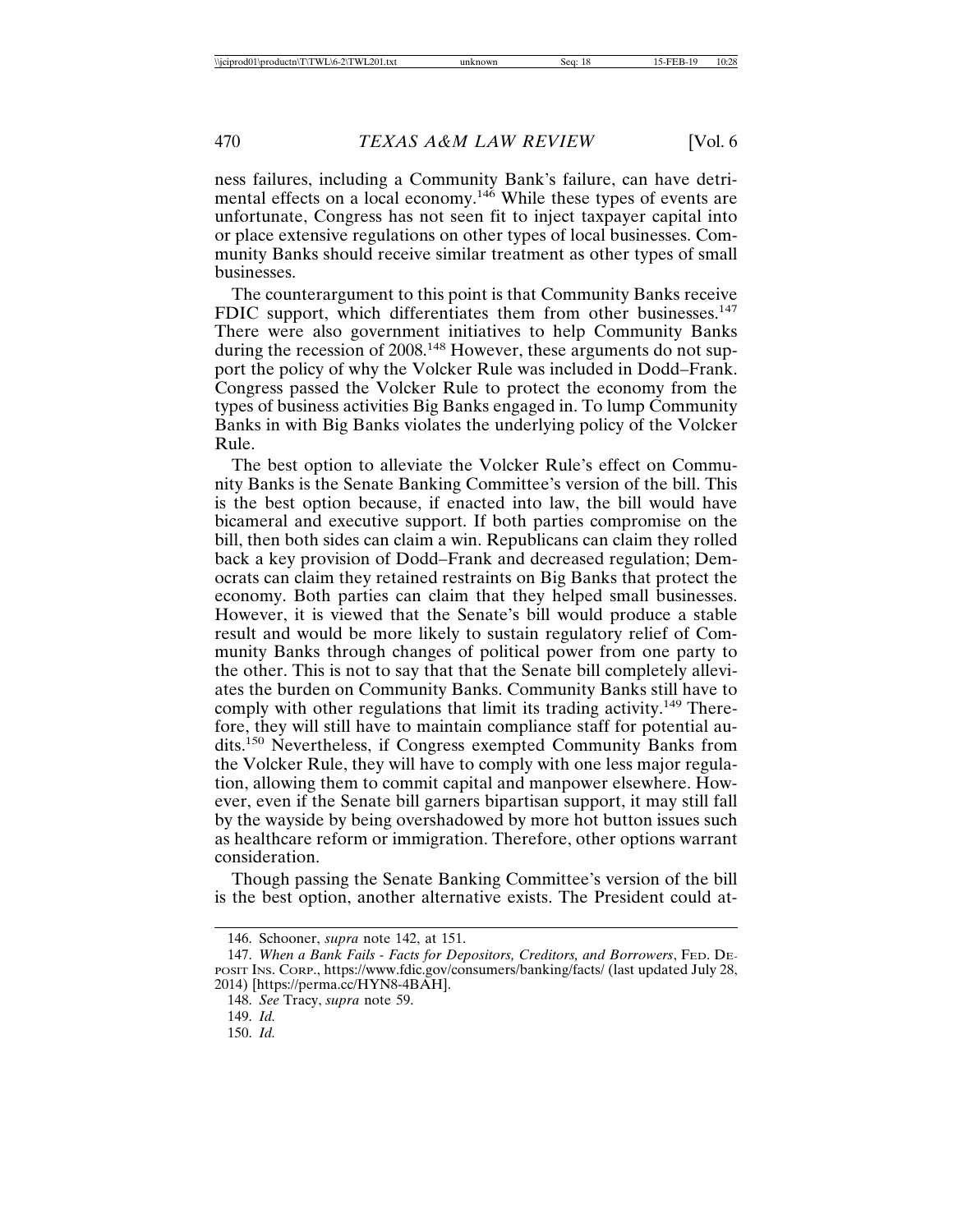tempt to unilaterally adopt the Treasury Department's proposal to exempt Community Banks by a presidential executive order.<sup>151</sup> The 115th Congress often has difficulty passing major legislation due to disagreements both between different parties and even within the same party. Reforming the Volcker Rule may not be any different. Additionally, as noted above, the House and Senate bills differ with regard to the Volcker Rule. If Congress is unable to find a consensus, the President should issue an executive order to exempt Community Banks from the Volcker Rule.152 Although this approach will not win the favor of ardent supporters for the separation of powers, it could be an effective tool to immediately alleviate the burden that the Volcker Rule places on Community Banks.

There is a possible limitation to an executive order because the majority of the agencies that enforce the Volcker Rule are independently managed. Dependent agencies are fully part of the executive branch.153 Congress creates independent agencies, so they are not part of the executive branch, thus the President has limited authority to terminate the head of an independent agency.154 Independent agencies have more autonomy from the federal government and are partially funded by outside sources.<sup>155</sup> The Department of Treasury, and by extension the OCC, is a dependent agency.156 The SEC, CFTC, the FDIC, and by extension the CFPB, are all independent agencies.<sup>157</sup> Currently, due to independent agencies' unique level of autonomy, there is uncertainty that independent agencies, particularly the CFPB, are required to follow executive orders like dependent agencies.<sup>158</sup> But the President's administration has previously clarified when an executive order applies to an independent agency and when one does

154. *Id.*

155. *Id.*

156. *See Duties & Functions of the U.S. Department of the Treasury*, DEP'T OF TREASURY, https://www.treasury.gov/about/role-of-treasury/Pages/default.aspx (last updated Jan. 4, 2018, 12:29 PM) [https://perma.cc/X2WM-SYWL].

157. *See* Mary Jo White, *The Fourteenth Annual A.A. Sommer, Jr. Lecture on Corporate Securities & Financial Law at the Fordham Corporate Law Center: The Importance of Independence*, 20 FORDHAM J. CORP. & FIN. L. 1, 5 (2014); *see also Mission & Responsibilities*, U.S. COMMODITY FUTURES TRADING COMMISSION, http://www.cftc .gov/About/MissionResponsibilities/index.htm (last visited Jan. 5, 2018) [https://perma .cc/RP6Y-39WT]; *see also Who is the FDIC?*, *supra* note 13.

158. Yuka Hayashi*, Is CFPB Subject to Trump Executive Orders? No Easy Answer*, WALL ST. J. (Feb. 1, 2017, 6:00 AM), https://www.wsj.com/articles/is-cfpb-subject-totrump-executive-orders-no-easy-answer-1485946800 [https://perma.cc/YT2B-CPQW].

<sup>151.</sup> Jeffrey L. Hare et al., *Treasury's Framework to Relax and "Improve" the Volcker Rule: Key Recommended Changes*, DLA PIPER (June 13, 2017), https://www .dlapiper.com/en/us/insights/publications/2017/06/treasury-framework-to-improvevolcker-rule/ [https://perma.cc/LE6G-D38K].

<sup>152.</sup> *See* Rappeport, *supra* note 8.

<sup>153.</sup> Brian Bass, *Difference Between Independent and Dependent Agencies*, HOUS. CHRON., http://smallbusiness.chron.com/difference-between-independent-dependentagencies-18731.html (last visited Mar. 6, 2018) [https://perma.cc/ $\hat{Q}7KK$ - $O7MR$ ].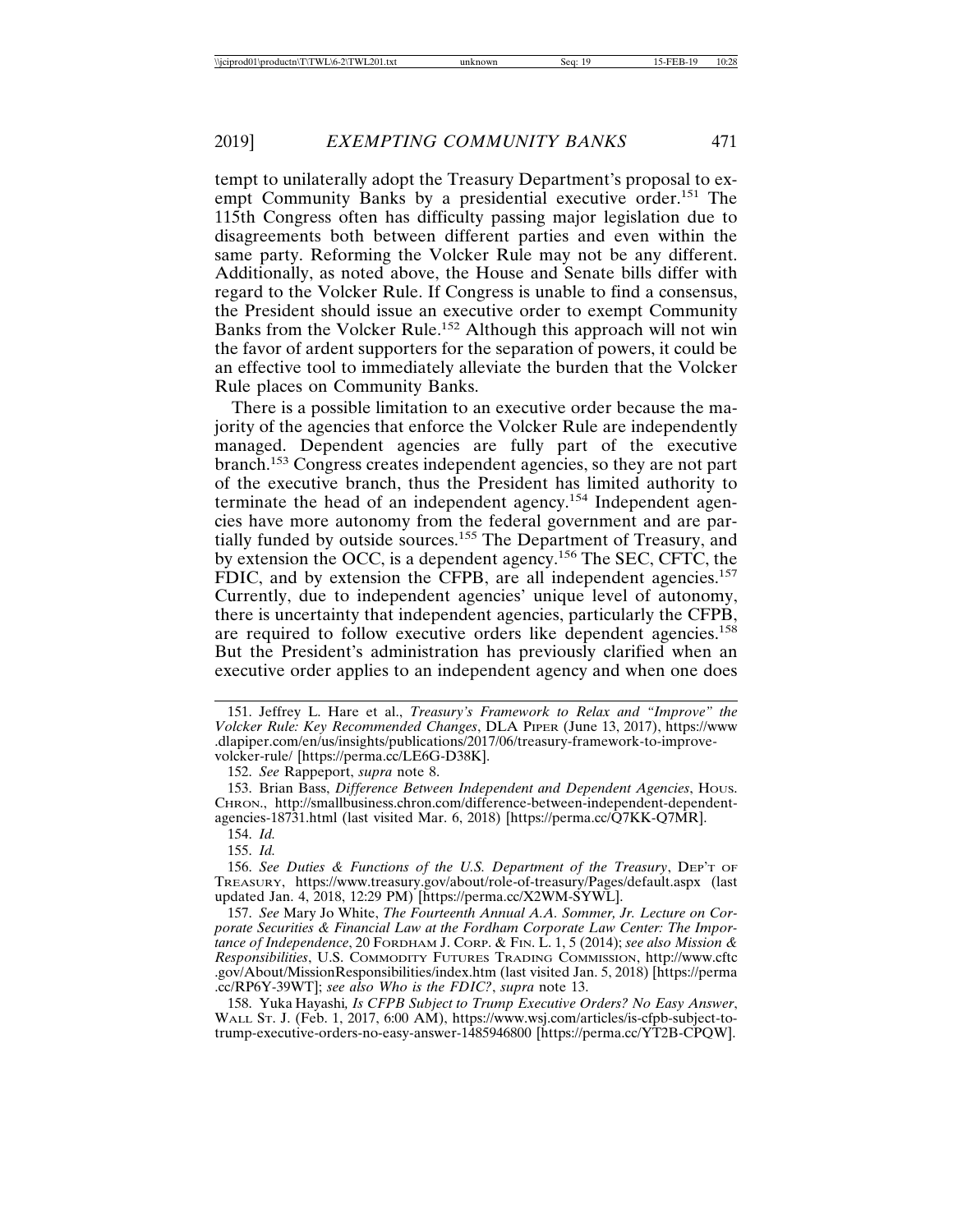not.159 Therefore, it is likely that if the President issued an executive order exempting Community Banks from the Volcker Rule and explicitly stated that independent agencies are required to follow it, then the CFPB, if not all independent agencies, would have to obey.

Even if independent agencies are not required to follow executive orders, an executive order may still be appropriate for three reasons. First, even if the SEC, CFPB, and FDIC are not required to follow an executive order exempting Community Banks from the Volcker Rule, the Department of Treasury still would be. Community Banks would have one less agency's regulations to follow, thereby reducing the burdens imposed by the Volcker Rule. Second, even if the three independent agencies are not required to follow the executive order, they may nonetheless follow it to maintain uniformity in enforcement of the Volcker Rule. Third, the President may appoint like-minded agency heads that will follow the executive order. Indeed, there is speculation that the President's nominee to lead the FCIC, Jelena McWilliams, who has not commented directly on the Volcker Rule, "is expected to be more industry-friendly than the FDIC's current leaders."<sup>160</sup> Therefore, an executive order is still a valid option for exempting Community Banks from the Volcker Rule.

As explained above, the House's Financial Choice Act is the least valid option. The Financial Choice Act uses a broad-brush to attempt to fix a problem that requires a more finessed approach. Requiring Community Banks to abide by the Volcker Rule is the equivalent of presuming guiltiness before innocence is proven.161 The same cannot be said of Big Banks, whose actions caused the recession of 2008 in the first place. To return to the status quo would reward Big Banks, while forgetting the lessons of the recession of 2008. That being said, the complete elimination of the Volcker Rule for all banks would be preferable to the current situation. But there are better alternatives.

# VII. CONCLUSION

In summary, Community Banks should be completely exempted from the Volcker Rule for a number of reasons. First and foremost, the Volcker Rule was designed to prevent the failure of incredibly large financial institutions. From a policy standpoint, regulating Big Banks and Community Banks the same way does not make sense. While Big Banks and Community Banks offer similar services, both types of banks serve a unique role in the economy.162 The failure of a Community Bank would not have near the amount of devastating effects on the economy as a Big Bank failure. Second, Community

<sup>159.</sup> *Id.*

<sup>160.</sup> Tracy, *supra* note 59.

<sup>161.</sup> *Id.*

<sup>162.</sup> *See Community Banks Build Communities*, *supra* note 88.